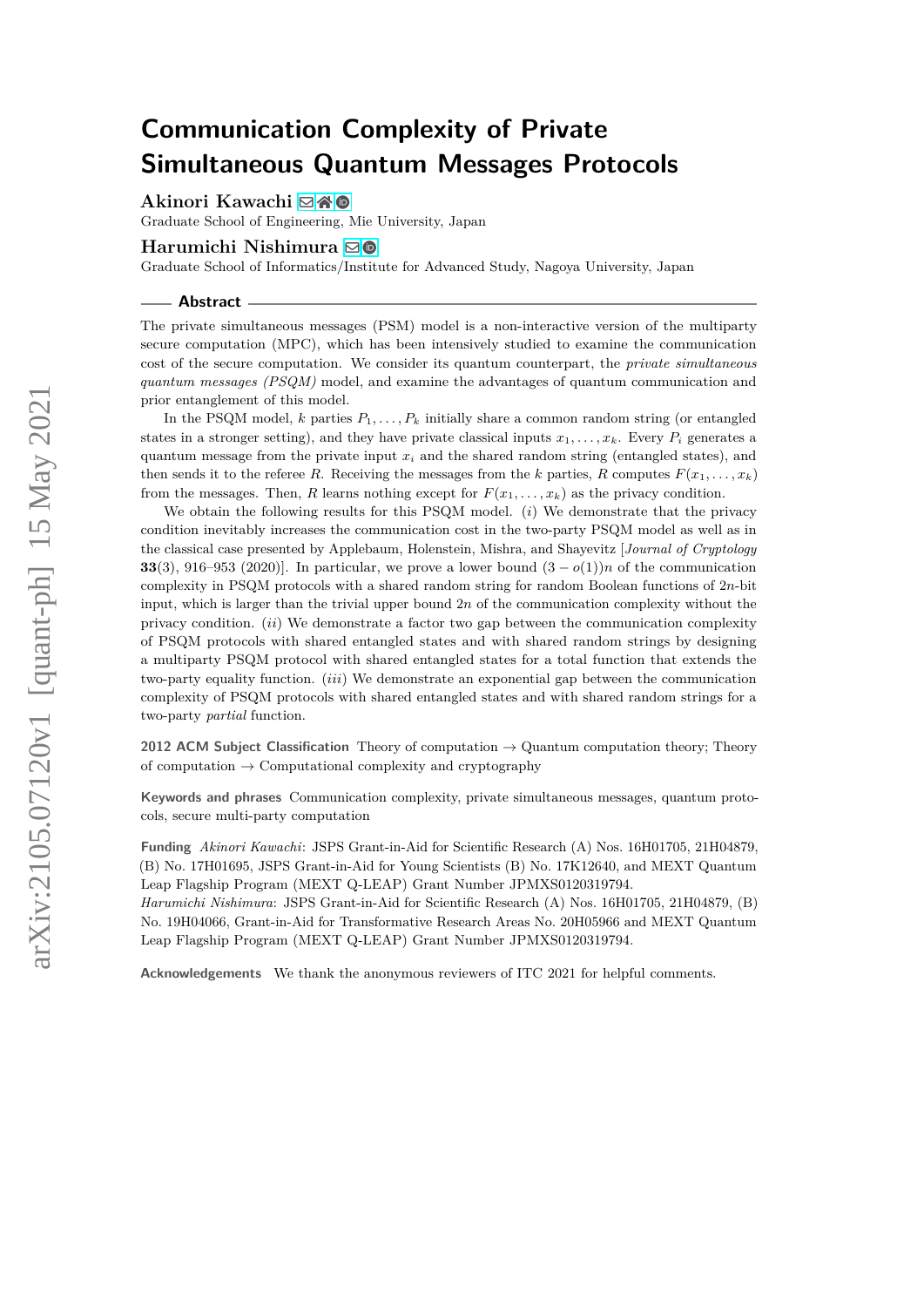# **1 Introduction**

**Background.** Communication complexity has been an important research area in theoretical computer science for more than four decades, aiming to understand the communication cost of computing functions in a distributed manner [\[31,](#page-16-0) [25\]](#page-16-1). Since the advent of quantum information science, quantum communication complexity has also been studied intensively to determine the advantage of quantum information processing over its classical counterparts. A number of studies have succeeded in demonstrating the quantum advantages from the early days of quantum complexity theory [\[7,](#page-15-0) [28,](#page-16-2) [8\]](#page-15-1).

Recently, much attention has been given to studying the amount of communication overhead required to preserve privacy in the field of cryptography, particularly, multiparty secure computation (MPC), to explore the optimal communication cost for privacy from the viewpoint of communication complexity [\[13,](#page-15-2) [12\]](#page-15-3). MPC is commonly based on a general network model that has complex communication patterns (e.g., in which each of many parties can freely interact with the other parties bidirectionally) unlike standard models in communication complexity (e.g., in which two parties can exchange messages only with each other). Therefore, many studies have focused on a special class of MPC that has simpler communication patterns, such as *private simultaneous messages* (PSM) protocols [\[14,](#page-16-3) [21,](#page-16-4) [9,](#page-15-4) [2,](#page-15-5) [1\]](#page-15-6).

The two-party version of the PSM model was first proposed by Feige, Kilian, and Naor [\[14\]](#page-16-3), and was later extended by Ishai and Kushilevitz [\[21\]](#page-16-4). In the general setting of the PSM model, we consider *k* parties  $P_1, \ldots, P_k$  and a unique referee R. The party  $P_i$  has its private input *x<sup>i</sup>* , and all parties share a common random string *r*. Each *P<sup>i</sup>* generates message *m<sup>i</sup>* from  $x_i$  and  $r$ , and then, sends  $m_i$  to the referee  $R$  only once. Note that each party is not allowed to interact with other parties. The referee R receives the messages  $m_1, \ldots, m_k$ , and computes an output value of a predetermined function *F*. The protocol generally has two properties *correctness* and *privacy*: Correctness signifies that the referee can compute  $F(x_1, \ldots, x_k)$  correctly from the messages  $m_1, \ldots, m_k$ , while privacy signifies that the referee *R* learns nothing except for  $F(x_1, \ldots, x_k)$  from the received messages  $m_1, \ldots, m_k$  in the information-theoretical sense.

In fact, the communication model of PSM protocols coincides with simultaneous message passing (SMP) protocols, which are known as traditional communication models in com-munication complexity [\[31,](#page-16-0) [25\]](#page-16-1). In the (number-in-hand) SMP model,  $k$  parties  $P_1, \ldots, P_k$ that share a common random string *r* (and sometimes entangled states), send their messages  $m_1, \ldots, m_k$  computed from individual inputs  $x_1, \ldots, x_k$  and the referee computes  $F(x_1, \ldots, x_k)$  from  $m_1, \ldots, m_k$ , as performed in the PSM model. Note that the SMP model does not require the privacy condition unlike the PSM model. The communication complexity of SMP protocols has been widely studied from the viewpoint of classical/quantum information to demonstrate the power of quantum communication [\[8,](#page-15-1) [18,](#page-16-5) [16\]](#page-16-6).

Two-party quantum SMP models were first studied by Buhrman, Cleve, Watrous, and de Wolf  $[8]$  in the setting that the two parties do not share any randomness or entanglement. In this model, they demonstrated that the quantum communication complexity of the equality function is exponentially smaller than in the classical case. This result has been strengthened in the literature [\[4,](#page-15-7) [15\]](#page-16-7), and Gavinsky [\[16\]](#page-16-6) demonstrated that there is a relational problem whose quantum communication complexity is exponentially smaller than that of the two-way classical communication model. However, the power of shared entanglement in the SMP model is unclear. In one of the few related studies, Gavinsky, Kempe, Regev, and de Wolf [\[18\]](#page-16-5) demonstrated that there is a relational problem that has an exponential gap between quantum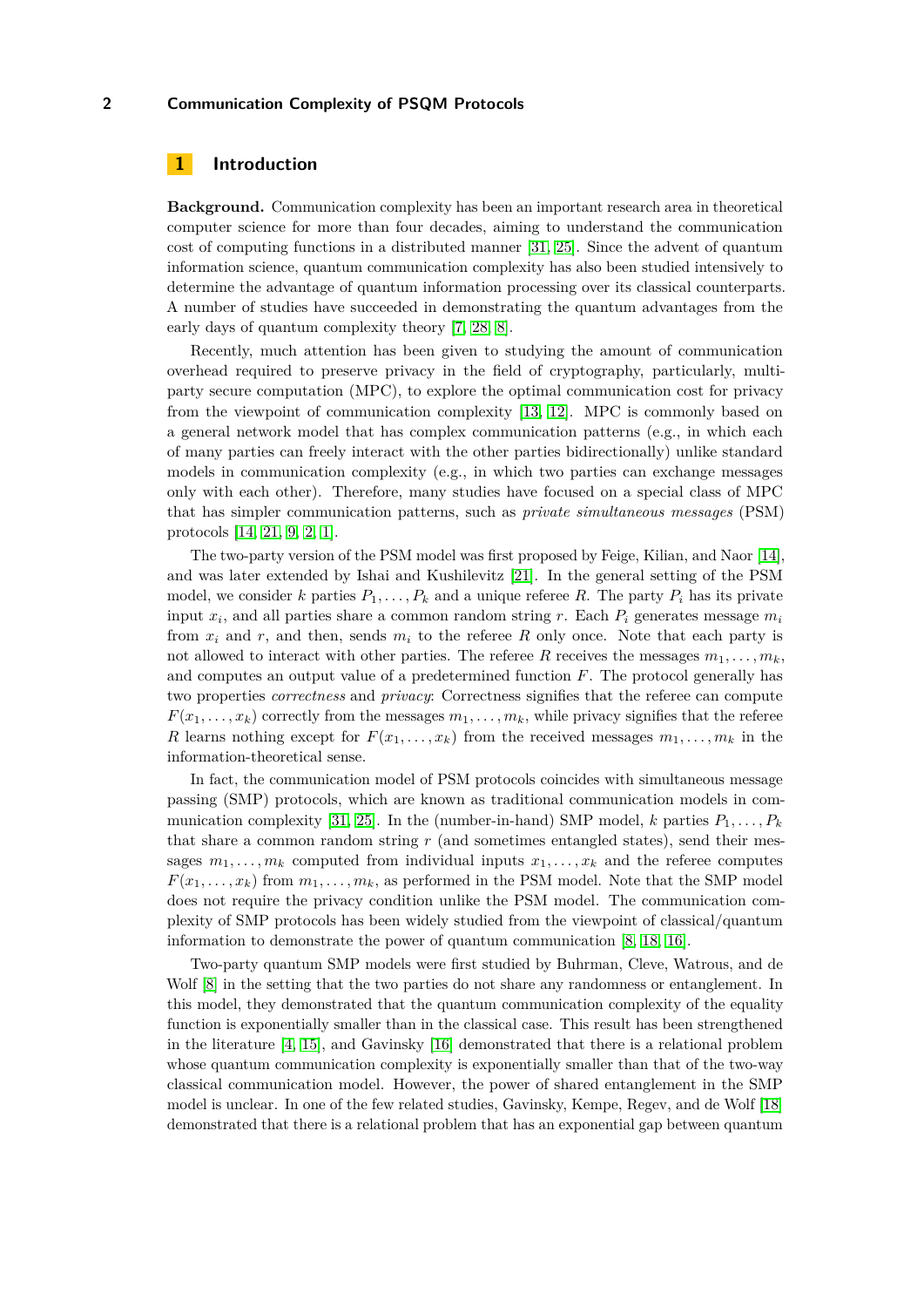SMP models with shared entanglement and without shared entanglement. However, the known maximum gap between them for *total functions* is only a constant multiplicative factor of 2 [\[20,](#page-16-8) [22\]](#page-16-9).

Although various studies have examined quantum versions of MPC so far (e.g., [\[10,](#page-15-8) [29,](#page-16-10) [11\]](#page-15-9)), to the best of the authors' knowledge, there has been no attempt to analyze quantum communication complexity under the privacy condition in a cryptographic setting, and such analysis is important to understand the advantages of quantum communication in a cryptographic setting.

**Contributions.** In this paper, we examine the power of quantum communication and shared entanglement under the information-theoretical privacy condition based on a standard communication model, namely, the PSM (or, equivalently, SMP) model. In particular, we propose a quantum counterpart of the classical PSM model called *private simultaneous quantum messages (PSQM)* model. In the PSQM model, parties  $P_1, \ldots, P_k$  which have classical private inputs  $x_1, \ldots, x_k$  share a common random string or entangled states in advance, and can send quantum messages to a quantum referee, *R*. Then, *R* computes a classical output value  $F(x_1, \ldots, x_k)$  for a given function  $F$ .

In the PSM (and its related) model, there are few results on lower bounds of communication complexity [\[1,](#page-15-6) [13,](#page-15-2) [3\]](#page-15-10). As one of such results, Applebaum, Holenstein, Mishra, and Shayevitz [\[1\]](#page-15-6) proved a lower bound  $(3 - o(1))n$  of the communication complexity for random functions  $F_n: \{0,1\}^n \times \{0,1\}^n \to \{0,1\}$  in the PSM model. In contrast, every function has the trivial upper bound 2*n* in the SMP model (i.e., the PSM model without the privacy condition). This result implies that the privacy condition creates communication overhead in the PSM model for some functions. Our first result demonstrates that this communication overhead is inevitable even if the parties can send quantum messages as in the PSQM model.

<span id="page-2-0"></span>▶ **Theorem 1.** *For a*  $(1 - o(1))$  *fraction of functions*  $F_n$  :  $\{0,1\}^n \times \{0,1\}^n \rightarrow \{0,1\}$ *, the communication complexity of two-party PSQM protocols with shared randomness for*  $F_n$  *is at*  $least\,3n - 2\log n - O(1)$ .

We also present a multiparty PSQM protocol for a total function that reduces the amount of quantum communication by half under the condition that the parties share entanglement compared to the case in which they do not share entanglement.

<span id="page-2-1"></span>▶ **Theorem 2.** For any even *n* and *k,* there is a total function  $F_n$  :  $({0,1}^n)^k$  →  ${0,1}$  *such that the communication complexity of the k-party PSQM protocol with shared entanglement is at most kn/*2*, while that without shared entanglement is kn.*

Actually, this function matches the equality function for the two-party case. It is known that for the equality function, the two-party quantum SMP model with shared entanglement reduces the amount of quantum communication by half compared to the corresponding model without shared entanglement (e.g. [\[20\]](#page-16-8)). Our result implies that this reduction still holds even if the privacy condition is required.

Moreover, we present a two-party PSQM protocol with shared entanglement for a *partial* function that reduces the amount of quantum communication exponentially compared to the case in which the parties do not share entanglement.

<span id="page-2-2"></span>**Find 1. Theorem 3.** *There is a partial function*  $F_n : \{0,1\}^n \times \{0,1\}^n \rightarrow \{0,1\}$  *such that the communication complexity of the PSQM protocol with shared entanglement is O*(log *n*) *while that without entanglement is*  $\Omega(n)$ *.* 

**Related Work.** There have been several studies on quantum communication complexity with privacy conditions (e.g., [\[23,](#page-16-11) [17\]](#page-16-12)), although they differed from a cryptographic setting.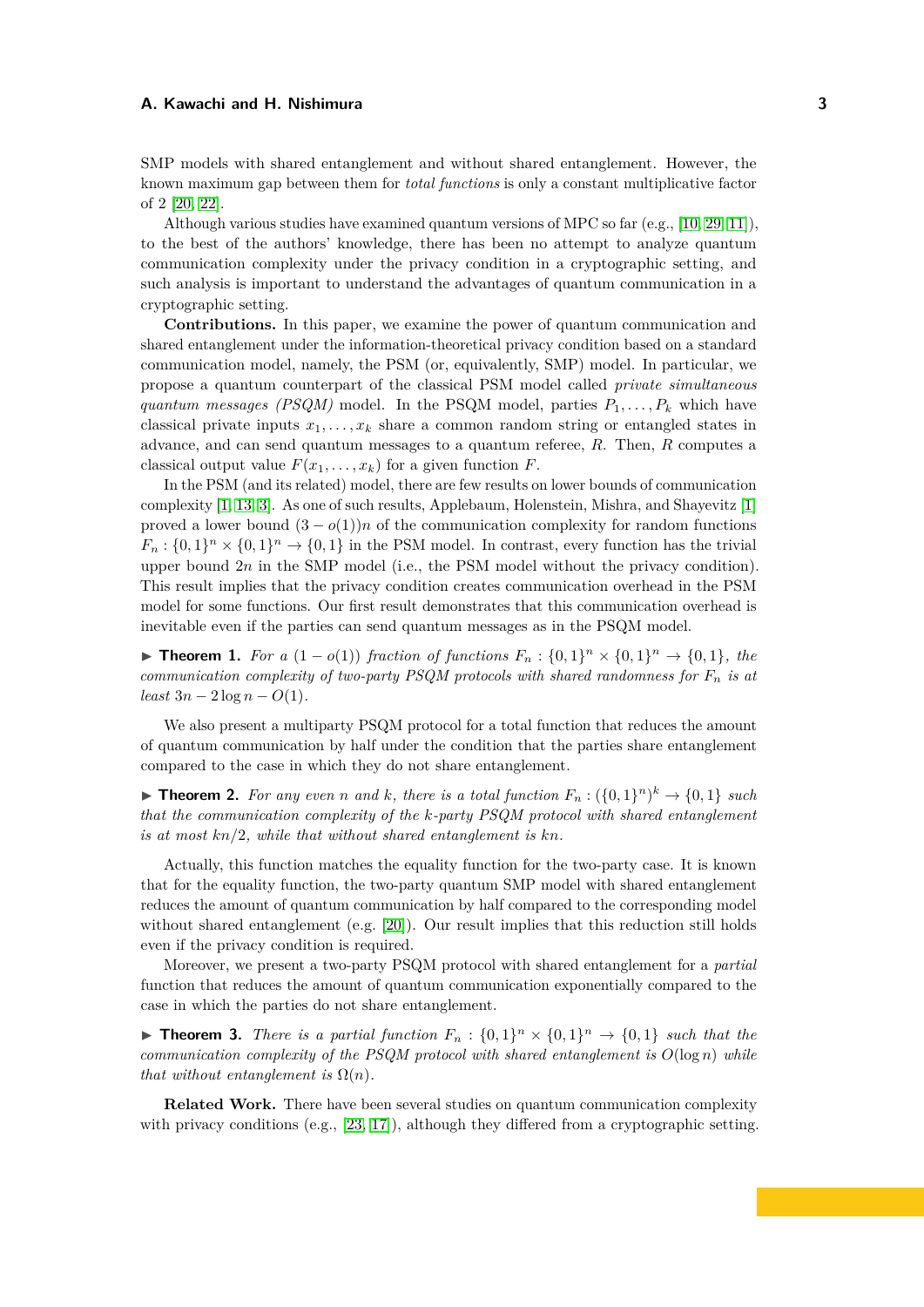For example, Gavinsky and Ito [\[17\]](#page-16-12) considered the SMP model with privacy; however it considered the information leakage of quantum messages when the input was randomly chosen, while in the cryptographic setting, privacy should be retained for any input.

In a study related to the PSQM model, Brakerski and Yuen [\[6\]](#page-15-11) constructed a quantum version of decomposable randomized encoding schemes. In fact, decomposable randomized encoding is equivalent to the PSM model from a communication-complexity perspective. They demonstrated how to garble a general quantum circuit on quantum inputs in a decomposable manner via a constant-depth quantum circuit. In contrast, our study focuses on the communication complexity of computing several classical functions on classical inputs in the communication model.

More recently, Morimae [\[27\]](#page-16-13) investigated relationships between quantum randomized encoding and other quantum protocols including quantum computing verification and blind quantum computing. For example, he proved that a randomized encoding scheme of the BB84 state generation implies a two-round verification scheme of quantum computing with a classical verifier that additionally performs the encoding operation, and that a quantum randomized encoding scheme with a classical encoding operation implies violation of the no-cloning theorem. His target of quantum randomized encoding schemes is similar to that of [\[6\]](#page-15-11), that is, encoding for quantum circuits on quantum inputs rather than classical functions on classical inputs.

# **2 Preliminaries**

Let  $[n] := \{1, 2, \ldots, n\}$ . For any two *m*-bit strings  $x = x_1 \cdots x_m$  and  $y = y_1 \cdots y_m$ , the product  $x \cdot y$  denotes  $\sum_{i \in [m]} x_i y_i \pmod{2}$ , and  $x \oplus y$  denotes the *m*-bit string whose *i*th bit is the XOR of  $x_i$  and  $y_i$ .

For any *m*-bit string  $x = x_1 x_2 \cdots x_m$ , let

$$
\mathsf{p}(x) = x_1 + x_2 \alpha + \dots + x_m \alpha^{m-1} \pmod{\mathsf{q}_m} \tag{1}
$$

be the corresponding polynomial over  $\mathbb{F}_2$ , where  $q_m$  is some irreducible polynomial of degree *m* over  $\mathbb{F}_2$ . Note that  $p(x)$  is regarded as an element in  $\mathbb{F}_{2^m}$ , and p is a one-to-one correspondence between  $\{0,1\}^m \setminus \{0^m\}$  and the multiplicative group  $\mathbb{F}_{2^m}^*$ .

We assume the reader is familiar with the basics of quantum information and computation such as quantum states and quantum operations (see, e.g, [\[19,](#page-16-14) [26\]](#page-16-15)). According to the standard notations, Pauli gates *X*, *Z*, and the Hadamard gate *H* denote

$$
X = \begin{pmatrix} 0 & 1 \\ 1 & 0 \end{pmatrix}, \quad Z = \begin{pmatrix} 1 & 0 \\ 0 & -1 \end{pmatrix}, \quad H = \frac{1}{\sqrt{2}} \begin{pmatrix} 1 & 1 \\ 1 & -1 \end{pmatrix},
$$

respectively.

## **2.1 Private simultaneous quantum messages protocols**

Private simultaneous quantum messages (PSQM) protocols are formally defined as follows.

▶ **Definition 4** (private simultaneous quantum messages (PSQM) protocols)**.** *For positive integers*  $n, k > 0$ , let *n* be the size parameter and *k* be the number of parties. Let  $F_n$ :  $\prod_{i=1}^{k} X_{n,i} \rightarrow \mathcal{Y}_n$ *. We say that a*  $(k+1)$ *-tuple*  $\Pi = (P_1, \ldots, P_k, R)$  *of quantum algorithms is an ε-error k-party private simultaneous quantum messages (PSQM) protocol if the following holds: given an individual input*  $x_i \in \mathcal{X}_{n,i}$  *and shared random string r among*  $P_1, \ldots, P_k$ *, the i*<sup>th</sup> party  $P_i$  prepares a quantum message, represented as  $\rho_i = P_i(x_i, r)$ , in a Hilbert space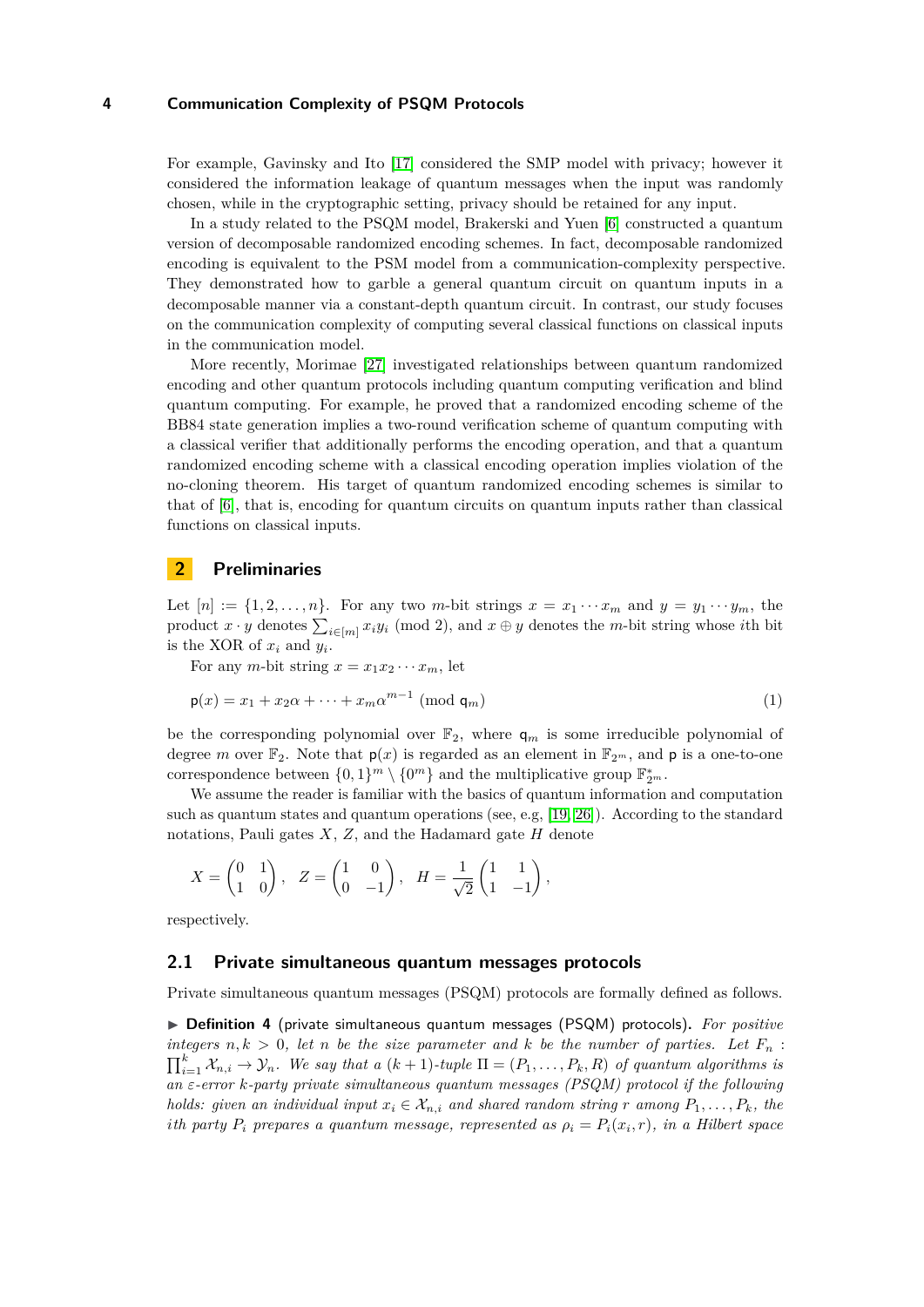$\mathcal{M}_{n,i}$  called a quantum register, and sends  $\mathcal{M}_{n,i}$  (or equivalently  $\rho_i$ ) to the party R, which is *called the referee. Then, the following two properties hold:*

- **1. (Correctness)** *The referee R outputs the classical value*  $F_n(x_1, \ldots, x_k) \in \mathcal{Y}_n$  *using the received joint quantum register*  $\mathcal{M}_n := \bigotimes_{i=1}^k \mathcal{M}_{n,i}$  *with a probability of at least*  $1 - \varepsilon$ *.*
- **2. ((Perfect) Privacy)** *There exists a quantum algorithm Sn, which is called the simulator, such that the output quantum state*  $S_n(F_n(x_1, \ldots, x_k))$  *is identical to the quantum state in*  $\mathcal{M}_n$  *(before R), namely,*  $\otimes_{i=1}^k \rho_i$ *.*

*We say that the protocol is exact when*  $\varepsilon = 0$ *.* 

*If the shared random string r is replaced by a predetermined multipartite entangled quantum state* |Φ⟩ *among the k parties, we say that* Π *is a PSQM protocol with a shared entangled state* |Φ⟩*, where the algorithms and the properties are similarly defined except that*  $P_i$  *prepares the message using its own part of*  $|\Phi\rangle$  *(instead of r), and that the quantum state in*  $\mathcal{M}_n$  *is not a product state of the k local states in*  $\mathcal{M}_{n,1}, \ldots, \mathcal{M}_{n,k}$  *any more.* 

*The communication complexity of*  $\Pi$  *is defined by the total length*  $\log \dim(\mathcal{M}_n)$  *of the messages.*

Let  $C_{\varepsilon}^{psm}(F_n)$  (resp.  $Q_{\varepsilon}^{psm}(F_n)$ ) be the *ε*-error classical (quantum) communication complexity of the problem *F<sup>n</sup>* in the PSM (PSQM) model with a shared random string. Let  $C_{\varepsilon}^{psm,*}(F_n)$  (resp.  $Q_{\varepsilon}^{psm,*}(F_n)$ ) be the *ε*-error classical (quantum) communication complexity of *F<sup>n</sup>* in the PSM (PSQM) model with shared entangled states (the PSM model with shared entangled states is defined similarly to the PSQM model with shared entangled states except that the messages sent to the referee are restricted to classical strings).

# **3 Communication Lower Bounds of Two-Party PSQM Protocols**

In this section, we present the communication lower bounds of random functions for two-party PSQM protocols (Theorem [1\)](#page-2-0).

The proof strategy is based on that of the classical case presented by Applebaum et al. [\[1\]](#page-15-6). The proof for the classical case considers two independent executions of a PSM protocol. It then evaluated the upper bounds of the collision probability, that is, the probability that the message in the first execution coincides with the one in the second execution, between two independent random messages. Because the collision probability is lower-bounded by the inverse of the size of the message domain, we can obtain the communication lower bound from the upper bound of the collision probability. Note that this argument is not available for quantum messages since they vary infinitely even over a finite number of qubits.

In order to extend the above argument to the case of quantum messages, we use the *purity*,  $\text{tr}\rho^2$ , of a quantum message  $\rho$  in a PSQM protocol instead of the collision probability. In accordance with its name, the purity is originally a measure of how pure a quantum state is. (For example, any pure state has a purity of 1, and the *d*-dimensional maximally mixed state has  $1/d$ .) It is easy to see that the purity of a quantum state  $\rho$  is lower-bounded by  $1/\dim(\rho)$ , and thus, we can obtain the communication lower bounds for a PSQM protocol by evaluating the upper bound of the purity of the quantum messages, similarly to the collision probability for a PSM protocol.

However, the purity of quantum messages is different from the collision probability between classical messages; thus, we must further adapt the proof technique in [\[1\]](#page-15-6) to the purity. For example, while the collision probability is analyzed by combinatorial techniques in the proof of [\[1\]](#page-15-6), we need to analyze the trace  $tr\rho^2$  combinatorially by extending the original proof (Claim [7\)](#page-6-0). Also, the proof technique in [\[1\]](#page-15-6) uses a unique collision (which is obtained from the property called non-degeneracy that random functions have with high probability) between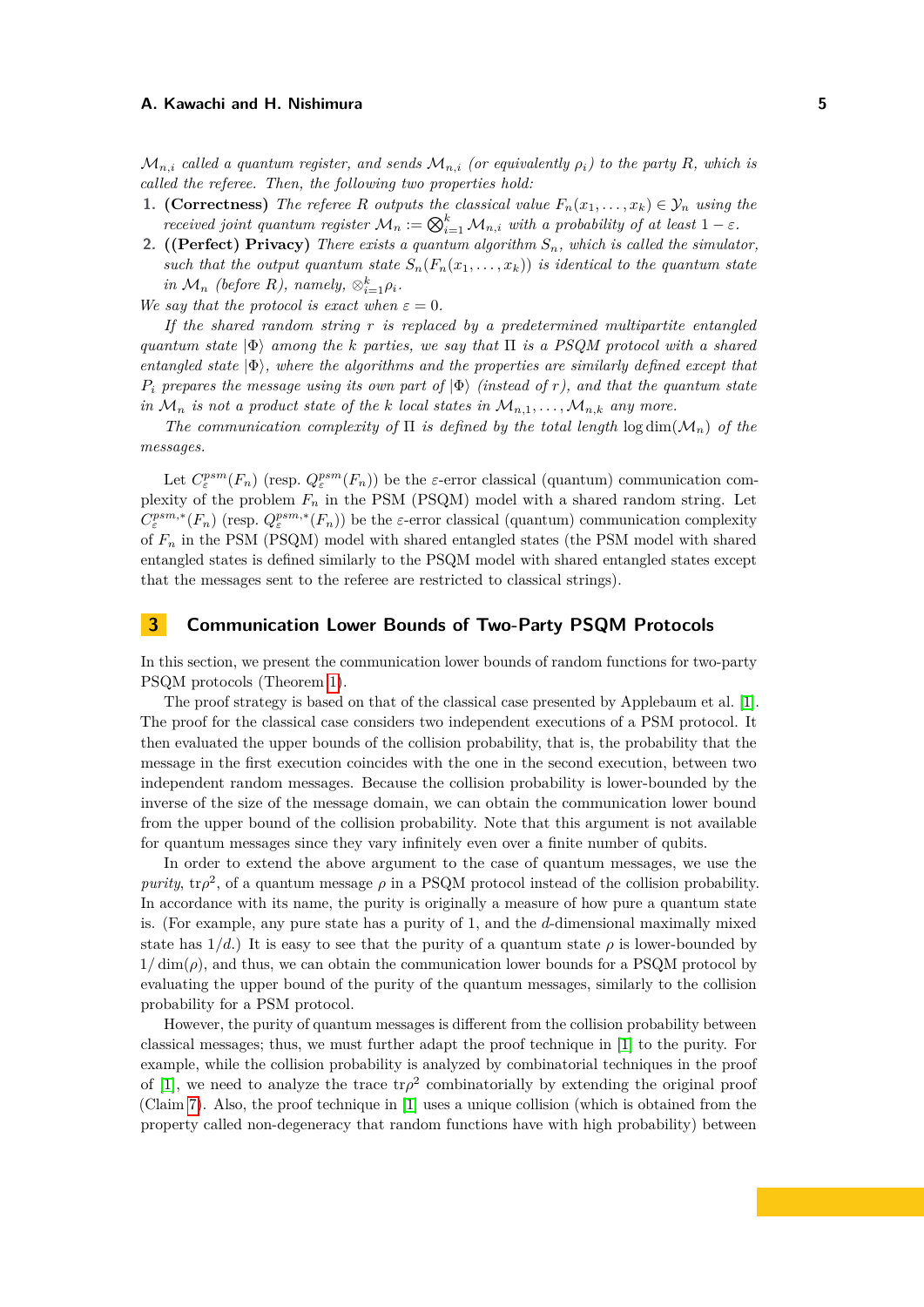two messages in two independent executions with any fixed shared random string. Instead of the unique collision, we consider weighted collisions defined from the inner product of two quantum messages and extend the original argument for the weighted collisions (Lemma [9\)](#page-7-0).

Before discussing the details of the proof, we provide several technical definitions and notation required for the proof of the lower bounds. In this section, we denote  $\mathcal{X}_{n,i}$  by  $\mathcal{X}_i$ . We use  $\rho(x_1, x_2; r) = \rho_1(x_1; r) \otimes \rho_2(x_2; r)$  to the entire quantum message sent from  $P_1$  and *P*<sub>2</sub> on individual inputs  $x_1 \in \mathcal{X}_1$  and  $x_2 \in \mathcal{X}_2$  with a shared random string *r* to *R*, where  $\rho_1(x_1; r)$  denotes  $P_1$ 's message and  $\rho_2(x_2; r)$  denotes  $P_2$ 's message.

Let  $\mu$  be a distribution over  $\mathcal{X}_1 \times \mathcal{X}_2$  with marginal distributions  $\mu_1$  and  $\mu_2$ . We define Supp( $\mu$ ) for a distribution  $\mu$  as a set  $\{x : \Pr_{X \sim \mu}[X = x] > 0\}$ . We say that function  $F_n$  is nondegenerate under distribution  $\mu$  if for every distinct  $x_1 \in \text{Supp}(\mu_1)$  and  $x_1' \in \text{Supp}(\mu_1)$ , there exists  $x_2 \in \text{Supp}(\mu_2)$  such that  $F_n(x_1, x_2) \neq F_n(x_1', x_2)$  and for every distinct  $x_2 \in \text{Supp}(\mu_2)$ and  $x'_2 \in \text{Supp}(\mu_2)$  there exists  $x_1$  such that  $F_n(x_1, x_2) \neq F_n(x_1, x'_2)$ . We say that  $F_n$  is non-degenerate if the above holds when replacing  $\text{Supp}(\mu_1)$  and  $\text{Supp}(\mu_2)$  by  $\mathcal{X}_1$  and  $\mathcal{X}_2$ , respectively.

A rectangle R of size  $k \times \ell$  over  $\mathcal{X}_1 \times \mathcal{X}_2$  is defined as  $((x_{1,1}, \ldots, x_{1,k}), (x_{2,1}, \ldots, x_{2,\ell}))$ , where  $x_{1,i} \in \mathcal{X}_1, x_{2,j} \in \mathcal{X}_2$  for every  $i, j, x_{1,i} \neq x_{1,i'}$  for every distinct  $i, i'$ , and  $x_{2,j} \neq x_{2,j'}$ for every distinct *j*, *j'*. We say that two rectangles  $\mathcal{R} = ((x_{1,1}, \ldots, x_{1,k}), (x_{2,1}, \ldots, x_{2,\ell}))$  and  $\mathcal{R}' = ((x'_{1,1}, \ldots, x'_{1,k}), (x'_{2,1}, \ldots, x'_{2,\ell}))$  are  $\mathcal{X}_1$ -disjoint (resp.  $\mathcal{X}_2$ -disjoint) if  $x_{1,i} \neq x'_{1,i}$  for every  $i \in [k]$  (resp. if  $x_{2,j} \neq x'_{2,j}$  for every  $j \in [\ell]$ ). In particular, we say that R and R' are disjoint if they are either  $\mathcal{X}_1$ -disjoint or  $\mathcal{X}_2$ -disjoint.

For a rectangle  $\mathcal{R} = ((x_{1,1}, \ldots, x_{1,k}), (x_{2,1}, \ldots, x_{2,\ell}))$ , let  $F_n[\mathcal{R}]$  be a matrix whose  $(i, j)$ entry is  $F_n(x_{1,i}, x_{2,j})$ , and let  $\mu(\mathcal{R}) = \sum_{i \in [k], j \in [\ell]} \mu(x_{1,i}, x_{2,j})$ . We say that  $\mathcal{R}$  is similar to  $\mathcal{R}'$  if  $F_n[\mathcal{R}] = F_n[\mathcal{R}']$ . We define

$$
\alpha(\mu) := \max_{(\mathcal{R}_1, \mathcal{R}_2)} \min \{ \mu(\mathcal{R}_1), \mu(\mathcal{R}_2) \},
$$

where the maximum ranges over all pairs of similar disjoint rectangles  $(\mathcal{R}_1, \mathcal{R}_2)$ . In addition,

$$
\beta(\mu) := \min_{y} \Pr_{(X_1, X_2), (X_1', X_2') \sim \mu} \left[ (X_1, X_2) \neq (X_1', X_2') \, \middle| \, F_n(X_1, X_2) = F_n(X_1', X_2') = y \right],
$$

where  $(X_1, X_2)$  and  $(X'_1, X'_2)$  are independent.

We can demonstrate the communication lower bound in Theorem [1](#page-2-0) from the following main technical lemma combined with an appropriate function  $F_n$ , which is provided in the study by Applebaum et al. [\[1\]](#page-15-6).

<span id="page-5-0"></span>▶ **Lemma 5.** *For every non-degenerate function*  $F_n$  :  $\mathcal{X}_1 \times \mathcal{X}_2$  → {0, 1}*, we have* 

$$
Q_0^{psm}(F_n) \ge \max_{\mu} \left( \log(\alpha(\mu)^{-1}) + H_{\infty}(\mu) - \log(\beta(\mu)^{-1}) \right) - 1,
$$

*where*  $\mu$  *is taken over all distributions over*  $\mathcal{X}_1 \times \mathcal{X}_2$  *under which*  $F_n$  *is non-degenerate, and*  $H_{\infty}(\mu)$  *is the min-entropy of*  $\mu$ *.* 

From the previous study [\[1\]](#page-15-6), we can obtain the appropriate function by selecting a function at random, as illustrated in the following theorem.

<span id="page-5-1"></span>▶ **Theorem 6** (Applebaum et al. [\[1\]](#page-15-6)). For a  $(1 - o(1))$  fraction of the functions  $F_n : \{0,1\}^n \times$  $\{0,1\}^n \to \{0,1\}$ ,  $F_n$  is non-degenerate and  $|\mathcal{R}| \leq 2^n \cdot n^2$  holds for every pair  $(\mathcal{R},\mathcal{R}')$  of *similar disjoint rectangles.*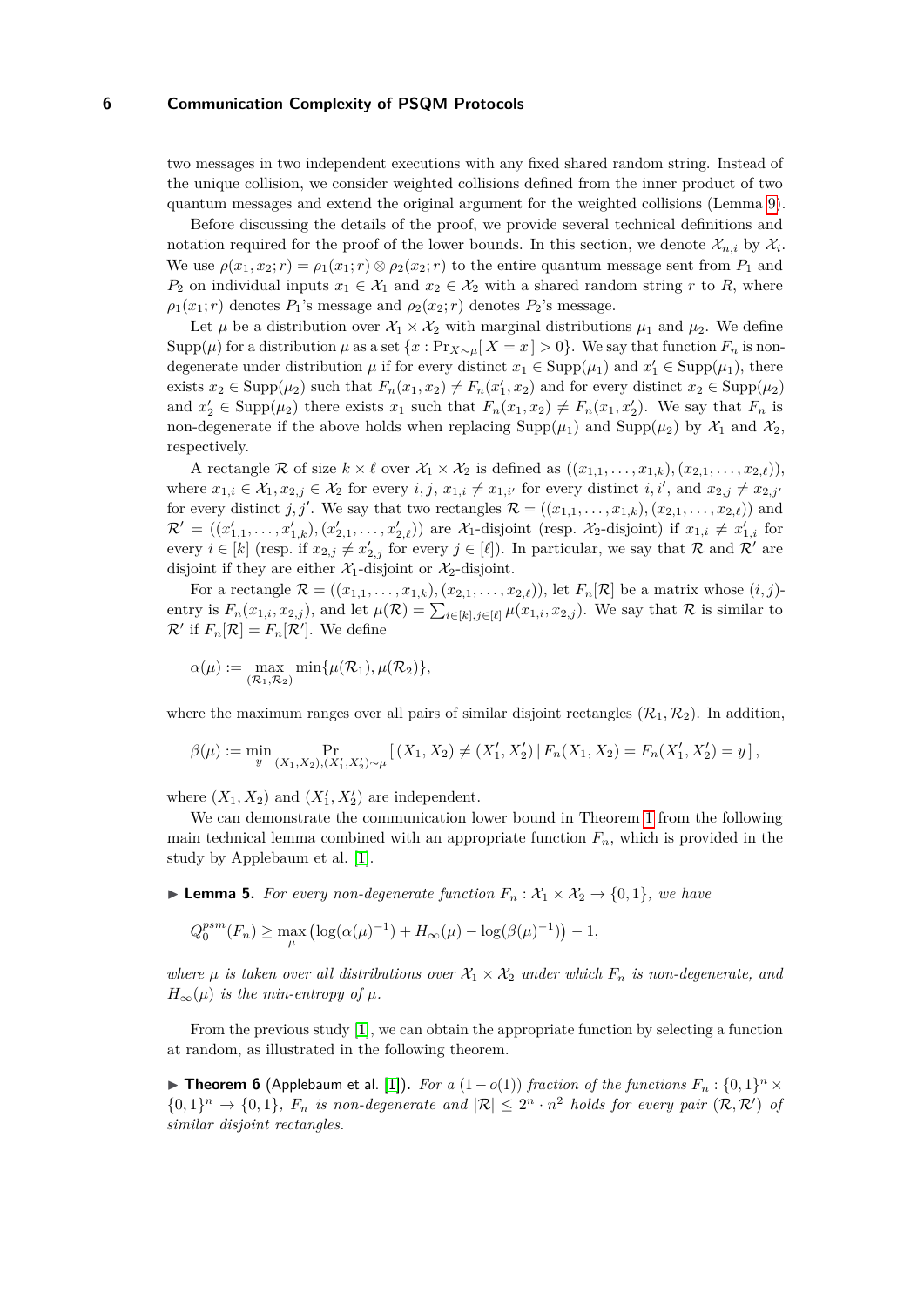Considering the uniform distribution *U* over  $\{0,1\}^n \times \{0,1\}^n$ , the communication lower bound from Lemma [5](#page-5-0) of PSQM protocols for  $F_n: \{0,1\}^n \times \{0,1\}^n \to \{0,1\}$  is bounded by  $\log(\alpha(U)^{-1}) + H_{\infty}(U) - \log(\beta(U)^{-1}) - 1$ . By Theorem [6,](#page-5-1) we can easily see that this bound is  $3n - 2\log n - O(1)$  for a  $(1 - o(1))$  fraction of the functions  $\{0, 1\}^n \times \{0, 1\}^n \rightarrow \{0, 1\}$ , as given in Theorem [1.](#page-2-0)

Now, we provide the proof of the main technical lemma.

**Proof of Lemma [5.](#page-5-0)** From the correctness, the referee *R* outputs  $F_n(x_1, x_2)$  for the received quantum message  $\rho(x_1, x_2; r)$  for every  $x_1, x_2$  and every *r*. Without loss of generality, we can assume that  $P_1$  and  $P_2$  generate pure states  $|\psi_1(x_1; r)\rangle$  and  $|\psi_2(x_2; r)\rangle$  with a shared randomness *r*, respectively.

This assumption is justified as follows. Suppose that  $P_1$  and  $P_2$  generate mixed states  $\rho_1(x_1; r)$  and  $\rho_2(x_2; r)$  as their messages on inputs  $x_1, x_2$  and a shared random string *r*. By the spectral decomposition, we have  $\rho_1(x_1;r) = \sum_i p_i |\psi_1^{(i)}(x_1;r)\rangle \langle \psi_1^{(i)}(x_1;r)|$  and  $\rho_2(x_2;r) = \sum_j q_j |\psi_2^{(j)}(x_2;r)\rangle \langle \psi_2^{(j)}(x_2;r)|$ . The joint message state is

$$
\rho(x_1, x_2; r) := \sum_{i,j} p_i q_j |\psi_1^{(i)}(x_1; r), \psi_2^{(j)}(x_2; r) \rangle \langle \psi_1^{(i)}(x_1; r), \psi_2^{(j)}(x_2; r) |
$$

and its probabilistic mixture over the shared random string *r* is

$$
\rho(x_1, x_2) := \sum_r \pi(r) \rho(x_1, x_2; r) = \sum_{i,j,r} p_i q_j \pi(r) |\psi_1^{(i)}(x_1; r), \psi_2^{(j)}(x_2; r) \rangle \langle \psi_1^{(i)}(x_1; r), \psi_2^{(j)}(x_2; r)|.
$$

 $\text{Rephrasing the probability distribution } \{\pi(r)p_iq_j\}_{i,j,r} \text{ and the pure message states } |\psi_1^{(i)}(x_1;r)\rangle,$  $|\psi_2^{(j)}(x_2;r)\rangle$  to  $\{\pi(r)\}_r$  and  $|\psi_1(x_1;r)\rangle$ ,  $|\psi_2(x_2;r)\rangle$  respectively, we can assume that they generate pure states as their messages from the beginning.

<span id="page-6-3"></span>We denote by  $|\psi(x_1, x_2; r)|$  their joint state  $|\psi_1(x_1; r)| \otimes |\psi_2(x_2; r)|$ . Namely, we set

$$
\rho(x_1, x_2; r) := |\psi(x_1, x_2; r)\rangle\langle\psi(x_1, x_2; r)| = |\psi_1(x_1; r)\rangle\langle\psi_1(x_1; r)| \otimes |\psi_2(x_2; r)\rangle\langle\psi_2(x_2; r)|. (2)
$$

In addition, we set

<span id="page-6-1"></span>
$$
\rho(x_1, x_2) := \sum_r \pi(r)\rho(x_1, x_2; r),\tag{3}
$$

where  $\pi(r)$  denotes the probability that r is selected as a shared random string under the uniform distribution.

As mentioned above, we use the purity as a collision measure of quantum messages in order to obtain lower bounds of quantum message length from upper bounds of the purity. We set  $\rho := \sum_{x_1, x_2} \mu(x_1, x_2) \rho(x_1, x_2)$ . We then have

<span id="page-6-2"></span>
$$
\frac{1}{\dim(\mathcal{M})} \le \text{tr}\rho^2 = \text{tr}\left(\sum_{x_1,x_2} \mu(x_1,x_2)\rho(x_1,x_2)\right)^2
$$
  
= tr  $\sum_{x_1,x_2,x'_1,x'_2} \mu(x_1,x_2)\rho(x_1,x_2)\mu(x'_1,x'_2)\rho(x'_1,x'_2).$  (4)

Then, the purity of  $\rho$  is upper-bounded as follows.

<span id="page-6-0"></span>▷ Claim 7.

$$
\text{tr}\rho^2 \le \beta(\mu)^{-1}\text{tr}\sum_{(x_1,x_2)\neq (x_1',x_2')}\mu(x_1,x_2)\rho(x_1,x_2)\mu(x_1',x_2')\rho(x_1',x_2').
$$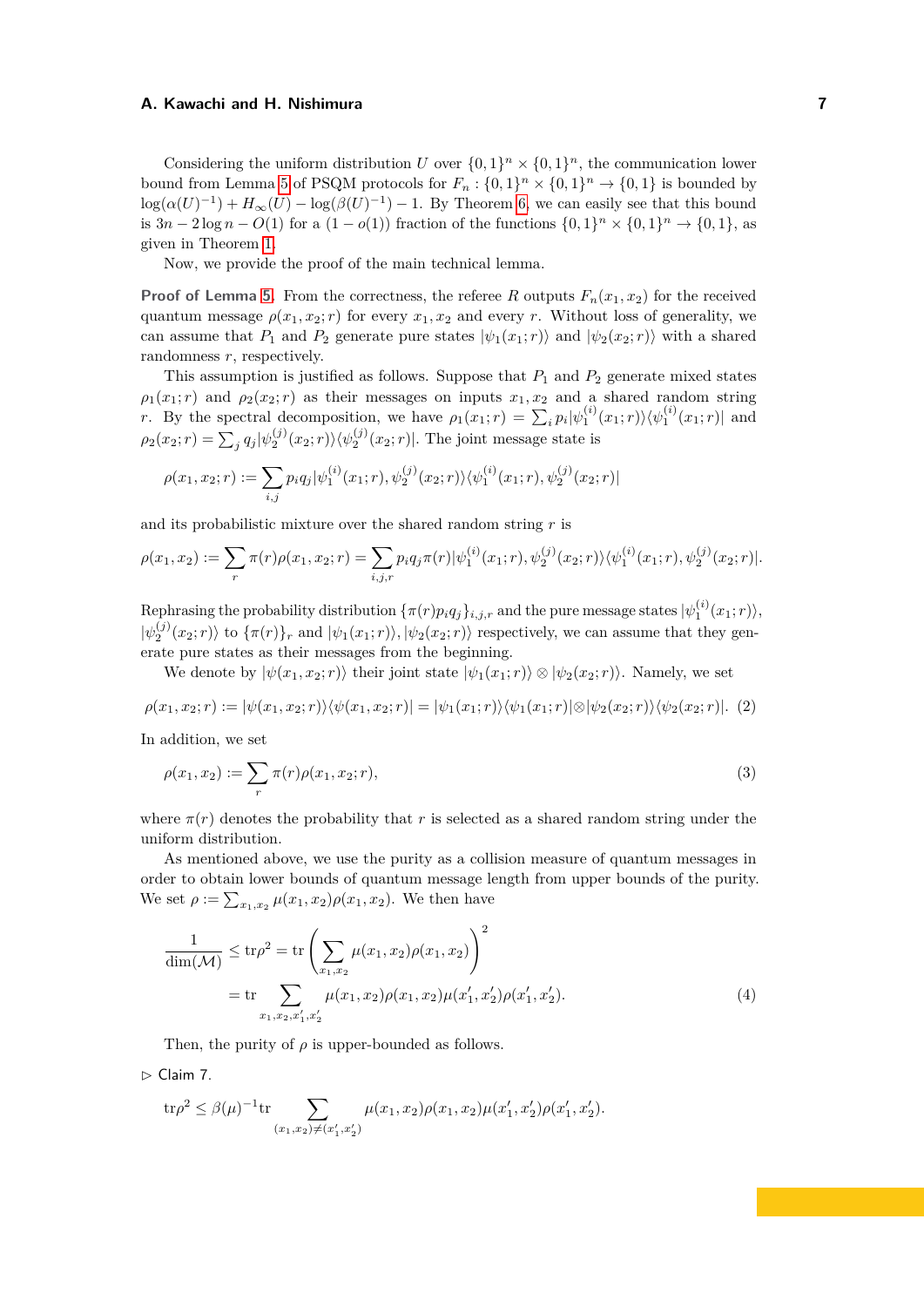The proof of this claim is done by a combinatorial analysis of the trace as a quantum counterpart of the analysis of the collision probability in [\[1\]](#page-15-6). The detailed proof will be given in Appendix [A.](#page-16-16)

<span id="page-7-1"></span>Next, we consider an upper bound of

$$
\operatorname{tr} \sum_{(x_1, x_2) \neq (x'_1, x'_2)} \mu(x_1, x_2) \rho(x_1, x_2) \mu(x'_1, x'_2) \rho(x'_1, x'_2). \tag{5}
$$

Actually, we show that for every  $r$  and  $r'$ ,

$$
\mathrm{tr}\sum_{(x_1,x_2)\neq(x_1',x_2')}\mu(x_1,x_2)\rho(x_1,x_2;r)\mu(x_1',x_2')\rho(x_1',x_2';r')
$$

is at most  $2\alpha(\mu)2^{-H_{\infty}(\mu)}$  as this implies that Eq. [\(5\)](#page-7-1) is also at most  $2\alpha(\mu)2^{-H_{\infty}(\mu)}$  (by Eq. [\(3\)](#page-6-1)). This completes the proof of Lemma [5](#page-5-0) by Claim [7](#page-6-0) and Eq. [\(4\)](#page-6-2).

Now we fix any  $r$  and  $r'$ . From Eq.  $(2)$  and the union bound, we have

<span id="page-7-2"></span>tr  
\n
$$
\sum_{(x_1,x_2)\neq(x'_1,x'_2)} \mu(x_1,x_2)\rho(x_1,x_2;r)\mu(x'_1,x'_2)\rho(x'_1,x'_2;r')
$$
\n
$$
= \sum_{(x_1,x_2)\neq(x'_1,x'_2)} \mu(x_1,x_2)\mu(x'_1,x'_2)|\langle\psi_1(x_1;r)|\psi_1(x'_1;r')\rangle|^2 \cdot |\langle\psi_2(x_2;r)|\psi_2(x'_2;r')\rangle|^2.
$$
\n
$$
\leq \sum_{x_1\neq x'_1,x_2,x'_2} \mu(x_1,x_2)\mu(x'_1,x'_2)|\langle\psi_1(x_1;r)|\psi_1(x'_1;r')\rangle|^2 \cdot |\langle\psi_2(x_2;r)|\psi_2(x'_2;r')\rangle|^2.
$$
\n
$$
+ \sum_{x_1,x'_1,x_2\neq x'_2} \mu(x_1,x_2)\mu(x'_1,x'_2)|\langle\psi_1(x_1;r)|\psi_1(x'_1;r')\rangle|^2 \cdot |\langle\psi_2(x_2;r)|\psi_2(x'_2;r')\rangle|^2. \tag{6}
$$

It suffices to show that the first term of the right-hand of Eq. [\(6\)](#page-7-2) is at most  $\alpha(\mu)2^{-H_{\infty}(\mu)}$ from the symmetry of  $P_1$  and  $P_2$ .

Note that we can regard the referee as a POVM  $R = \{R_y\}_{y \in \{0,1\}}$ . The following claim demonstrates that the referee is projective in the two-party PSQM setting. (Its proof will be given in Appendix [A.](#page-16-16))

<span id="page-7-3"></span>▷ Claim 8. The referee *R* = {*Ry*}*y*∈{0*,*1} is a PVM.

In the classical case of [\[1\]](#page-15-6), Applebaum et al. used the fact that for every  $x_1$  and every *r*, *r'* there exists at most one *z* such that  $|\psi_1(x_1; r)\rangle = |\psi_1(z; r')\rangle$  if  $|\psi_1(x_1; r)\rangle$ ,  $|\psi_1(z; r')\rangle$  are classical; that is, either  $\langle \psi_1(x_1;r)|\psi_1(z;r')\rangle = 0$  or  $\langle \psi_1(x_1;r)|\psi_1(z;r')\rangle = 1$ , which can be derived from the non-degeneracy of  $F_n$ . However, we cannot demonstrate the same fact for quantum messages. Instead, we can prove the following relaxed version of the fact for quantum messages.

<span id="page-7-0"></span> $\blacktriangleright$  **Lemma 9.** *If*  $F_n$  *is non-degenerate, we have* 

$$
\sum_{z \neq x_1} |\langle \psi_1(x_1; r) | \psi_1(z; r') \rangle|^2 \leq 1
$$

*for every r, r*′ *and every x*1*. Similarly*

$$
\sum_{z} |\langle \psi_2(x_2; r) | \psi_2(z; r') \rangle|^2 \le 1
$$

*for every*  $r, r'$  *and every*  $x_2$ *.*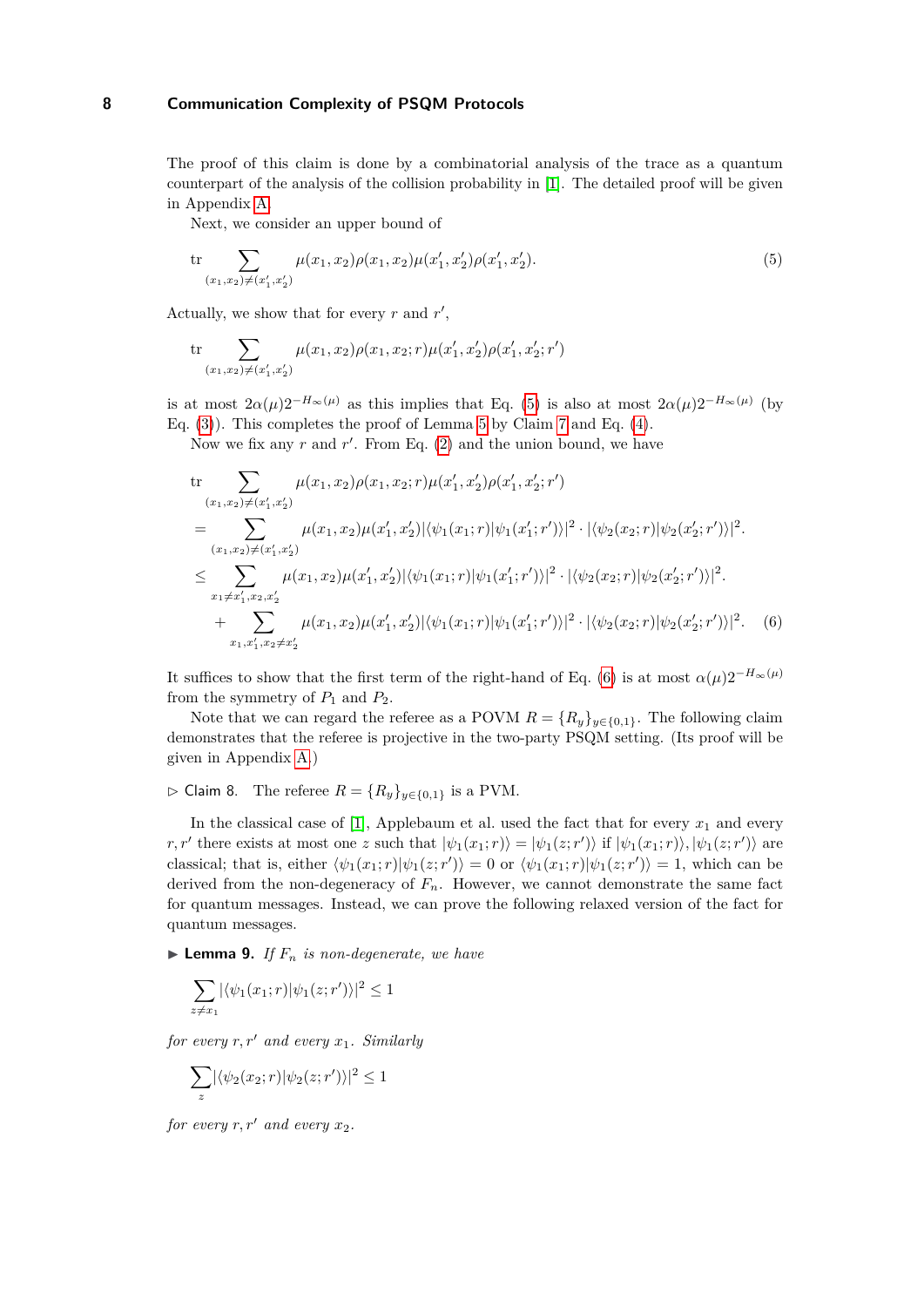The proof of this lemma will be given in Appendix [A.](#page-16-16)

Let  $w_1(x_1, x_1') := |\langle \psi_1(x_1; r) | \psi_1(x_1'; r') \rangle|^2$  and let  $w_2(x_2, x_2') := |\langle \psi_2(x_2; r) | \psi_2(x_2'; r') \rangle|^2$ . We say that  $x_1$  collides with  $x'_1$  if  $w_1(x_1, x'_1) > 0$ . Similarly, we say that  $x_2$  collides with  $x'_2$ if  $w_2(x_2, x'_2) > 0$ .

<span id="page-8-0"></span>Now, our final goal is to upper-bound

$$
\sum_{x_1 \neq x_1', x_2, x_2'} \mu(x_1, x_2) \mu(x_1', x_2') w_1(x_1, x_1') w_2(x_2, x_2').
$$
\n(7)

Let  $C(x_1)$  be the set of the elements in  $\mathcal{X}_1$  with which  $x_1$  collides except for  $x_1$  itself. Similarly, let  $C(x_2)$  be the set of the elements in  $\mathcal{X}_2$  with which  $x_2$  collides (note that  $C(x_2)$ ) may contain  $x_2$ ).

Let  $\mathbf{x}_1 := (x_1 : C(x_1) \neq \emptyset)$  with an arbitrary (e.g., lexicographical) order in  $\mathcal{X}_1$ . We denote  $\mathbf{x}_1 = (u_1, u_2, \dots, u_k)$ . Then, we select any element  $\mathbf{x}_1' = (u'_1, u'_2, \dots, u'_k)$  from  $C(u_1) \times \cdots \times C(u_k)$ . Note that  $u_i$  collides with  $u'_i$  and  $u_i \neq u'_i$  for every *i*. Similarly, let  $\mathbf{x_2} := (x_2 : C(x_2) \neq \emptyset) = (v_1, v_2, \dots, v_\ell)$  with an arbitrary order in  $\mathcal{X}_2$ , and we then select any element  $\mathbf{x_2}' = (v'_1, v'_2, \dots, v'_\ell)$  from  $C(v_1) \times \dots \times C(v_\ell)$ .

Then, we can show that for every choice of  $x_1'$  and  $x_2'$ , we have

$$
\sum_{i,j}\mu(u_i,v_j)\mu(u'_i,v'_j)\leq \alpha(\mu)2^{-H_\infty(\mu)}.
$$

The reason is as follows. We consider two rectangles  $\mathcal{R} := (\mathbf{x}_1, \mathbf{x}_2)$  and  $\mathcal{R}' := (\mathbf{x}'_1, \mathbf{x}'_2)$ . We observe that  $R(|\psi_1(x_1; r)| |\psi_2(x_2; r)|) = R(|\psi_1(x'_1; r')| |\psi_2(x'_2; r')\rangle)$  (where  $R(|\varphi\rangle)$  denotes the classical value that *R* outputs on input  $|\varphi\rangle$ ) if  $x_1$  collides with  $x'_1$  and  $x_2$  collides with  $x'_2$ from the perfect correctness. Therefore,  $\mathcal{X}_1$ -disjoint rectangles  $\mathcal{R}$  and  $\mathcal{R}'$  are similar; that is,  $F_n[\mathcal{R}] = F_n[\mathcal{R}']$ . Without loss of generality, we can assume that  $\mu(\mathcal{R}) \leq \mu(\mathcal{R}')$ . Hence, we have  $\mu(\mathcal{R}) \leq \alpha(\mu)$ . Thus, we can see that for random variables  $X_1, X_2, X'_1, X'_2$ 

$$
\sum_{i,j} \mu(u_i, v_j) \mu(u'_i, v'_j) = \sum_{i,j} \Pr\left[ (X_1, X_2) = (u_i, v_j) \land (X'_1, X'_2) = (u'_i, v'_j) \right]
$$
  

$$
\leq \max_{(x_1, x_2)} \mu(x_1, x_2) \sum_{i,j} \Pr\left[ (X_1, X_2) = (u_i, v_j) \right]
$$
  

$$
\leq 2^{-H_{\infty}(\mu)} \alpha(\mu).
$$

Furthermore, it holds for every *i, j* that

$$
\sum_{u'_i \in C(u_i), v'_j \in C(v_j)} w_1(u_i, u'_i) w_2(v_j, v'_j) = \sum_{u'_i \in C(u_i)} w_1(u_i, u'_i) \left( \sum_{v'_j \in C(v_j)} w_2(v_j, v'_j) \right)
$$
  

$$
\leq \sum_{u'_i \in C(u_i)} w_1(u_i, u'_i) \leq 1
$$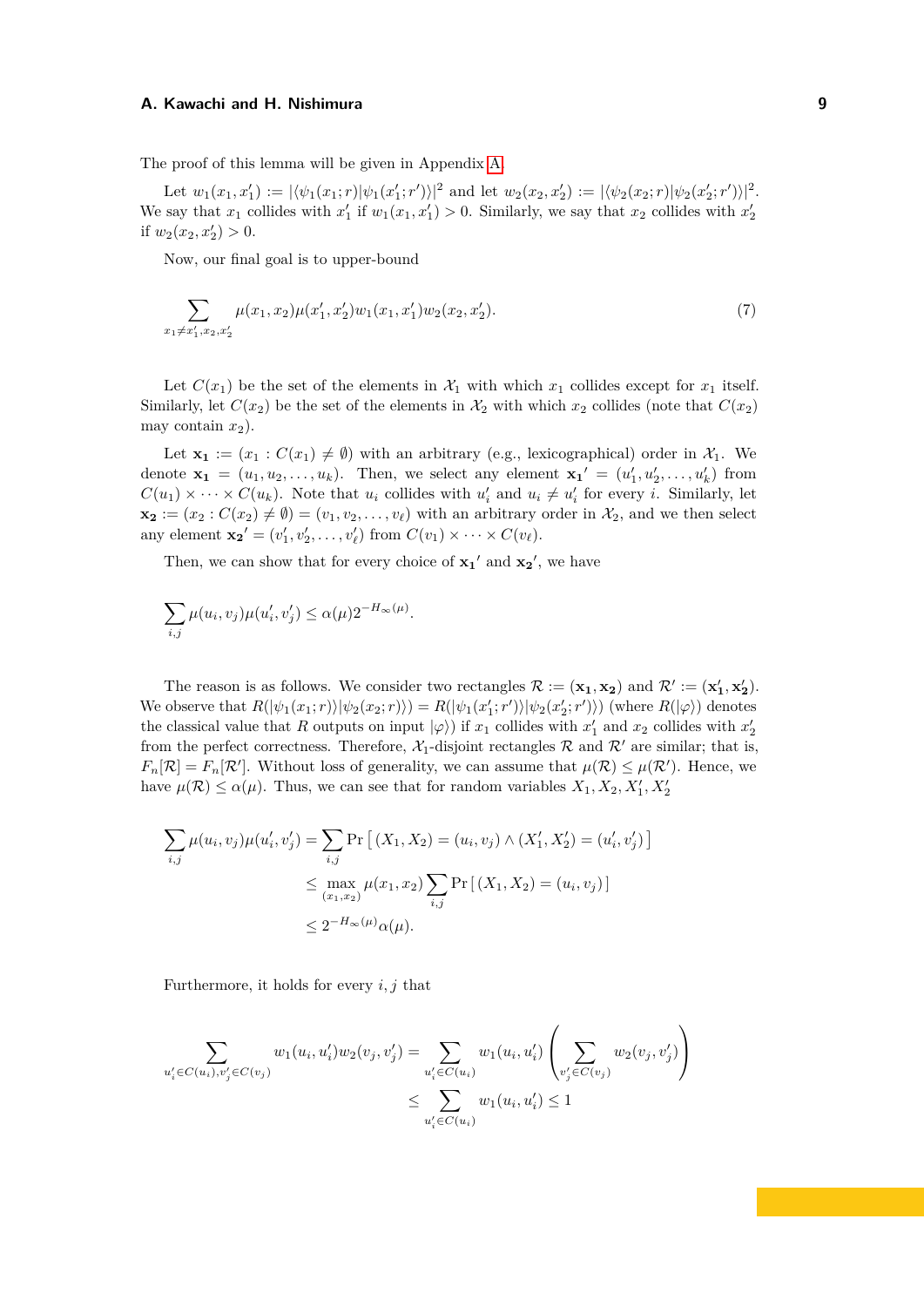from Lemma [9.](#page-7-0) Thus, we have

$$
\sum_{x_1 \neq x'_1, x_2, x'_2} \mu(x_1, x_2) \mu(x'_1, x'_2) w_1(x_1, x'_1) w_2(x_2, x'_2)
$$
\n
$$
= \sum_{i,j} \sum_{u'_i \in C(u_i), v'_j \in C(v_j)} \mu(u_i, v_j) \mu(u'_i, v'_j) w_1(u_i, u'_i) w_2(v_j, v'_j)
$$
\n
$$
\leq \sum_{i,j} \mu(u_i, v_j) \mu(\hat{u}_i, \hat{v}_j) \sum_{u'_i \in C(u_i), v'_j \in C(v_j)} w_1(u_i, u'_i) w_2(v_j, v'_j)
$$
\n
$$
\leq \sum_{i,j} \mu(u_i, v_j) \mu(\hat{u}_i, \hat{v}_j)
$$
\n
$$
\leq \alpha(\mu) 2^{-H_\infty(\mu)},
$$

where  $\mu(\hat{u}_i, \hat{v}_j) = \max_{u'_i \in C(u_i), v'_j \in C(v_j)} \mu(u'_i, v'_j)$ . Eventually, an upper bound of Eq. [\(7\)](#page-8-0) is  $\alpha(\mu)2^{-H_{\infty}(\mu)}$ . . ◀

# **4 Power of Shared Entanglement for Total Functions**

In this section, we prove Theorem [2,](#page-2-1) which implies a factor two gap between PSQMs with shared entanglement and without shared entanglement for a total function. The main part of Theorem [2](#page-2-1) provides a *k*-party PSQM protocol for a total function  $GEQ_{2l} : (\{0,1\}^{2l})^k \rightarrow \{0,1\}$ defined by

$$
GEQ_{2l}(x_1, x_2, \dots, x_k) = \begin{cases} 1 & \left(\sum_{j=1}^k x_j^1 = \sum_{j=1}^k x_j^2 = \dots = \sum_{j=1}^k x_j^{2l-1} = \sum_{j=1}^k x_j^{2l} = 0\right), \\ 0 & \text{(otherwise)}, \end{cases}
$$

where each  $x_j = x_j^1 x_j^2 \cdots x_j^{2l-1} x_j^{2l}$  is an element of  $\{0,1\}^{2l}$ , and the summation is taken over F2. To reduce the communication complexity from the trivial 2*kl* qubits to *kl* qubits, we encode half of the input bits by bit flipping of the shared state  $\frac{1}{\sqrt{2}}$  $\frac{1}{2}(|0^k\rangle + |1^k\rangle)$  (called the *k*-qubit GHZ state) among the *k* parties, and the other half by phase flipping of the state, by a method similar to superdense coding (e.g., see [\[26\]](#page-16-15)). More precisely, we exploit an encoding similar to two-party quantum SMP protocols with shared entangled states to compute the equality function [\[20\]](#page-16-8). However, this is not sufficient for PSQM protocols. To convert quantum SMP protocols into PSQM protocols, we further use shared randomness among the *k* parties, and hide the input strings from the referee except for the output of the function *GEQ*2*<sup>l</sup>* . This hiding can be shown to be possible by multiplying a random element in  $\mathbb{F}_{2^{2l}}^*$  by the element in  $\mathbb{F}_{2^{2l}}^*$  that corresponds to the input  $x_j$ .

For the proof of Theorem [2,](#page-2-1) we first consider a PSQM protocol for a finite function. Let  $Sum_2: (\{0, 1\}^2)^k \rightarrow \{0, 1\}^2$  be

$$
Sum_2(x_1, x_2, \dots, x_k) = \left(\sum_{j=1}^k x_j^1, \sum_{j=1}^k x_j^2\right),
$$

where each  $x_j = x_j^1 x_j^2$  is an element of  $\{0,1\}^2$ , and the summation is taken over  $\mathbb{F}_2$ .

<span id="page-9-0"></span>▶ **Lemma 10.** *For any even (resp. odd) k*,  $Q_0^{psm,*}(Sum_2) \le k$  (resp. ≤ *k* + 1).

**Proof.** First, we consider the case in which *k* is even. The quantum protocol is as follows.

 $\mathbf{Protocol} \ \mathcal{P}_{Sum_2}$ :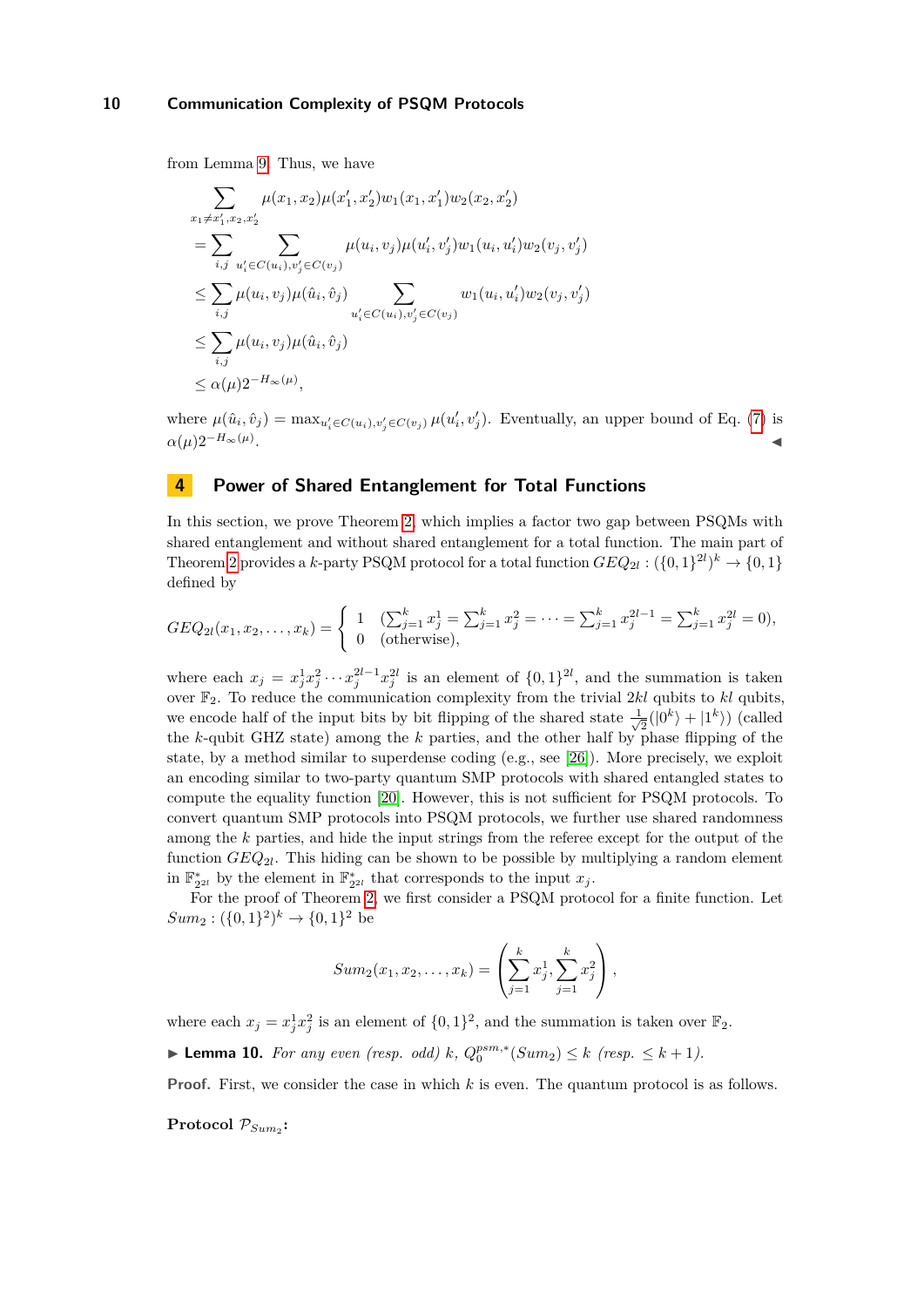0. All the parties share the entangled state

$$
\frac{1}{\sqrt{2}}\left(\bigotimes_{j=1}^k |0\rangle_{Q_j} + \bigotimes_{j=1}^k |1\rangle_{Q_j}\right),\,
$$

where the single-qubit register  $Q_j$  is owned by party  $P_j$ . Moreover, the parties share a *k*-bit string  $r = r_1 r_2 \cdots r_k$  such that  $\sum_{j=1}^k r_j = 0$ .

1. Each party  $P_j$  applies  $Z$  on  $Q_j$  if  $x_j^2 = 1$ . The resulting state is

$$
\frac{1}{\sqrt{2}}\left(\bigotimes_{j=1}^k |0\rangle_{Q_j} + \bigotimes_{j=1}^k (-1)^{\sum_{j=1}^k x_j^2} |1\rangle_{Q_j}\right).
$$

<span id="page-10-0"></span>2. Each party  $P_j$  applies  $X$  on  $Q_j$  if  $x_j^1 \oplus r_j = 1$ . The resulting state is

$$
\frac{1}{\sqrt{2}}\left(\bigotimes_{j=1}^k |x_j^1 \oplus r_j\rangle_{Q_j} + (-1)^{\sum_{j=1}^k x_j^2} \bigotimes_{j=1}^k |x_j^1 \oplus r_j \oplus 1\rangle_{Q_j}\right).
$$
\n(8)

3. Each party  $P_j$  sends  $Q_j$  to the referee  $R$ .

4. *R* measures quantum registers  $Q_1, Q_2, \ldots, Q_k$  in the basis

$$
\left\{|\Phi(y_1, y_2, \ldots, y_{k-1}, z)\rangle := \frac{1}{\sqrt{2}}\left(|y_1, y_2, \ldots, y_{k-1}, 0\rangle + (-1)^z |y_1 \oplus 1, y_2 \oplus 1, \ldots, y_{k-1} \oplus 1, 1\rangle\right)\right\},
$$

and let  $y_1y_2 \cdots y_{k-1}z$  be the measurement result.

5. *R* outputs the two bits  $\sum_{j=1}^{k-1} y_j$  and *z*.

**Correctness:** The second bit of the output of *R* is  $z = \sum_{j=1}^{k} x_j^2$ , as desired. For the first bit, we consider two cases: (i)  $x_k^1 \oplus r_k = 0$  and (ii)  $x_k^1 \oplus r_k = 1$ . We first consider case (i). Then,  $y_j = x_j^1 \oplus r_j$  for  $j = 1, 2, ..., k - 1$ , and we thus obtain the desired output

$$
\sum_{j=1}^{k-1} y_j = \sum_{j=1}^{k-1} x_j^1 \oplus r_j = \sum_{j=1}^k x_j^1 \oplus r_j = \sum_{j=1}^k x_j^1,
$$

where the second inequality originates from  $x_k^1 \oplus r_k = 0$ , and the last equality originates from  $\sum_{j=1}^{k} r_k = 0$ . For case (ii),  $y_j = x_j^1 \oplus r_j \oplus 1$  for  $j = 1, 2, \ldots, k - 1$ , and we thus obtain the desired output

$$
\sum_{j=1}^{k-1} y_j = \sum_{j=1}^{k-1} x_j^1 \oplus r_j \oplus 1 = \left(\sum_{j=1}^{k-1} x_j^1 \oplus r_j\right) \oplus 1 = \sum_{j=1}^{k} x_j^1 \oplus r_j = \sum_{j=1}^{k} x_j^1,
$$

where the second equality originates from the fact that *k* is even, the third equality originates from  $x_k^1 \oplus r_k = 1$ , and the last equality originates from  $\sum_{j=1}^k r_k = 0$ .

**Privacy:** Let the output of  $Sum_2$  be  $(b_1, b_2)$ , where  $b_1 = \sum_{j=1}^k x_j^1$  and  $b_2 = \sum_{j=1}^k x_j^2$ . As *R* has no knowledge about  $r_1, \ldots, r_k$  except that the sum is 0, we can observe that the quantum state that *R* receives (represented by Eq. [\(8\)](#page-10-0)) is taken from the set of  $2^{k-2}$ orthogonal pure states

$$
\left\{ |\Phi(y_1,\ldots,y_{k-1},b_2)\rangle : \sum_{j=1}^{k-1} y_j = b_1 \right\}
$$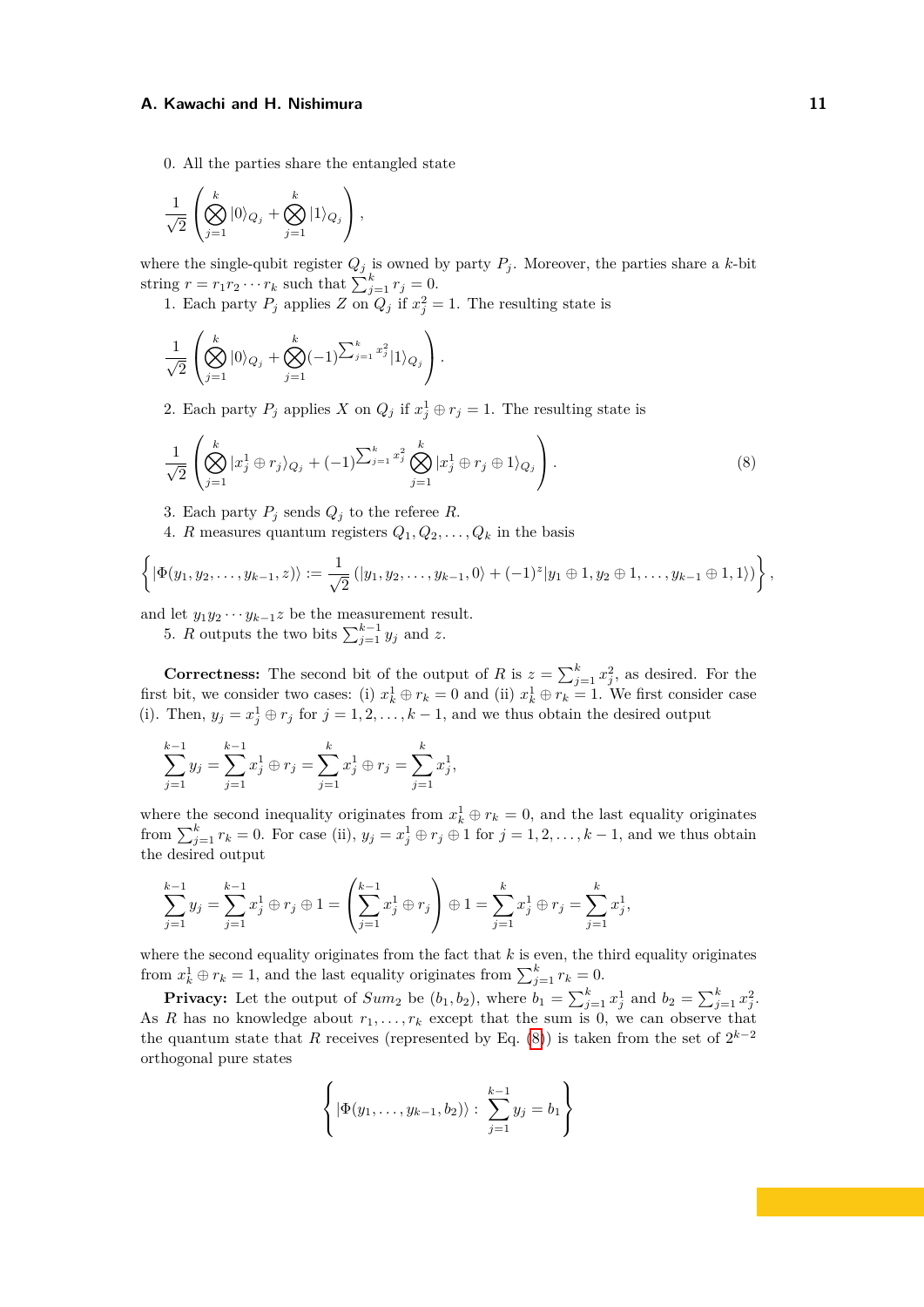(up to the total phase) uniformly at random. Thus, the simulator can simulate the distribution of the message given the output of *Sum*2.

In the case in which *k* is odd, the last party  $P_k$  prepares an extra two-bit string  $x_{k+1} = 00$ , and  $\mathcal{P}_{Sum_2}$  is run for the  $(k+1)$ -party case, where  $P_k$  also plays the role of the party  $P_{k+1}$ .

Next, we present the main lemma for Theorem [2.](#page-2-1)

<span id="page-11-2"></span>▶ **Lemma 11.** *For any even (resp. odd) k*,  $Q_0^{psm,*}(GEQ_{2l}) \le kl$  (resp. ≤  $(k + 1)l$ ).

**Proof.** We only demonstrate the case in which *k* is even (as the odd case is considered similarly to the proof of Lemma [10\)](#page-9-0). The quantum protocol is as follows.

# $\mathbf{Protocol} \ \mathcal{P}_{GEQ_{2l}}$ :

0. All parties share the entangled state

$$
\bigotimes_{i=1}^l \left( \frac{1}{\sqrt{2}} \left( \bigotimes_{j=1}^k |0\rangle_{Q_j^i} + \bigotimes_{j=1}^k |1\rangle_{Q_j^i} \right) \right),
$$

where the single-qubit registers  $Q_j^1, \ldots, Q_j^l$  are owned by party  $P_j$ . Moreover, they share *l* k-bit strings  $r^i := r_1^i r_2^i \cdots r_k^i$  such that  $\sum_{j=1}^k r_j^i = 0$   $(i = 1, 2, ..., l)$ , and a non-zero 2l-bit string  $r' = r'_1 r'_2 \cdots r'_{2l-1} r'_{2l}$ .

1. Each party  $P_j$  computes the 2l-bit string  $a_j = a_j^1 a_j^2 \cdots a_j^{2l}$  defined as  $p(a_j) = p(r')p(x_j)$ . 2. Each party  $P_j$  applies  $Z$  on  $Q_j^i$  if  $a_j^{2i} = 1$ . The resulting state is

$$
\bigotimes_{i=1}^{l} \left( \frac{1}{\sqrt{2}} \left( \bigotimes_{j=1}^{k} |0\rangle_{Q_j^i} + \bigotimes_{j=1}^{k} (-1)^{\sum_{j=1}^{k} a_j^{2i}} |1\rangle_{Q_j^i} \right) \right).
$$

3. Each party  $P_j$  applies  $X$  on  $Q_j^i$  if  $a_j^{2i-1} \oplus r_j^i = 1$ . The resulting state is

$$
\bigotimes_{i=1}^{l} \left( \frac{1}{\sqrt{2}} \left( \bigotimes_{j=1}^{k} |a_j^{2i-1} \oplus r_j^{i}\rangle_{Q_j^{i}} + (-1)^{\sum_{j=1}^{k} a_j^{2i}} \bigotimes_{j=1}^{k} |a_j^{2i-1} \oplus r_j^{i} \oplus 1\rangle_{Q_j^{i}} \right) \right).
$$
\n(9)

4. Each party  $P_j$  sends *l* quantum registers  $Q_j^1, \ldots, Q_j^l$  to R.

5. *R* measures *kl* quantum registers  $Q_1^1, \ldots, Q_k^1, \ldots, Q_1^l, \ldots, Q_k^l$  in the basis

<span id="page-11-1"></span>
$$
B := \left\{ \bigotimes_{j=1}^{l} |\Phi(y_1^i, \dots, y_{k-1}^i, z^i) \rangle : y_1^i \cdots y_{k-1}^i z^i \in \{0, 1\}^k \text{ for every } i \in [l] \right\},\
$$

and let  $y_1^i y_2^i \cdots y_{k-1}^i z^i$   $(i = 1, \dots, l)$  be the measurement results.

<span id="page-11-0"></span>6. *R* accepts if  $\left(\sum_{j=1}^{k-1} y_j^i\right) = z^i = 0$  for all  $i = 1, \dots, l$  and rejects otherwise.

**Correctness:** Note that  $(\sum_{j=1}^{k} x_j^1, \ldots, \sum_{j=1}^{k} x_j^{2l}) = (0, \ldots, 0)$  if and only if  $(\sum_{j=1}^{k} a_j^1, \ldots, \sum_{j=1}^{k} a_j^{2l}) = (0, \ldots, 0)$ , since

$$
\mathsf{p}\left((\sum_{j=1}^{k} a_j^1, \dots, \sum_{j=1}^{k} a_j^{2l})\right) = \mathsf{p}(r')\mathsf{p}\left((\sum_{j=1}^{k} x_j^1, \dots, \sum_{j=1}^{k} x_j^{2l})\right).
$$
\n(10)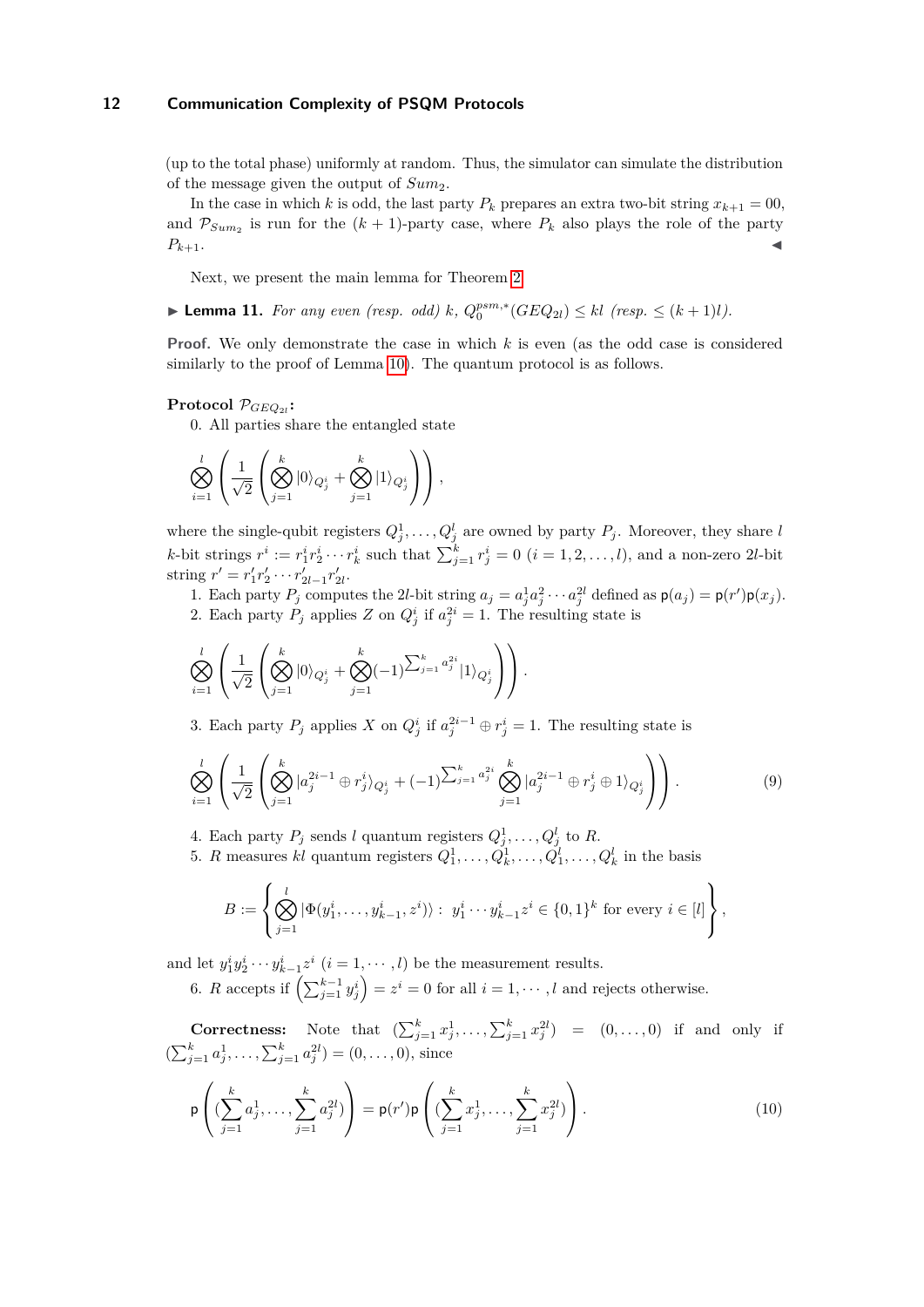Now, the correctness of  $\mathcal{P}_{Sum_2}$  in Lemma [10](#page-9-0) also guarantees the correctness of  $\mathcal{P}_{GEQ_{2l}}$ .

**Privacy:** First, we consider the case in which  $GEQ_{2l}(x_1, x_2, \ldots, x_k) = 0$ : that is,  $(\sum_{j=1}^{k} x_j^1, \ldots, \sum_{j=1}^{k} x_j^{2l}) = (0, \ldots, 0)$ . Then, as demonstrated in Eq. [\(10\)](#page-11-0),  $(a_1, a_2, \ldots, a_k)$  satisfies  $(\sum_{j=1}^{k} a_j^1, \ldots, \sum_{j=1}^{k} a_j^{2l}) = (0, \ldots, 0)$ . Moreover,  $(a_1^{2i-1}, a_2^{2i-1}, \ldots, a_k^{2i-1})$  is uniformly randomized by  $r^i$  in Step 3 under the restriction that the sum is 0. Thus, the quantum state that *R* receives (represented by Eq. [\(9\)](#page-11-1)) is taken from the set of  $2^{(k-2)l}$  orthogonal pure states

$$
\left\{ \bigotimes_{i=1}^{l} |\Phi(y_1^i, \dots, y_{k-1}^i, 0)\rangle : \sum_{j=1}^{k-1} y_j^i = 0 \text{ for every } i \in [l] \right\}
$$

(up to the total phase) uniformly at random. Second, we consider the case in which  $GEQ_{2l}(x_1, x_2, \ldots, x_k) = 1$ , i.e.,  $(\sum_{j=1}^k x_j^1, \ldots, \sum_{j=1}^k x_j^{2l})$  is in the set

$$
S := \{ (b_1, \ldots, b_{2l}) : b_1 \cdots b_{2l} \in \{0,1\}^{2l} \} \setminus \{ (0,\ldots,0) \}.
$$

Then, by Eq. [\(10\)](#page-11-0),  $(a_1, a_2, \ldots, a_k)$  is taken so that  $\left(\sum_{j=1}^k a_j^1, \ldots, \sum_{j=1}^k a_j^{2l}\right)$  can be distributed from *S* uniformly at random. Moreover,  $(a_1^{2i-1}, a_2^{2i-1}, \ldots, a_k^{2i-1})$  is uniformly randomized by  $r^i$  in Step 3 under the restriction that the sum remains the same (since  $\sum_{j=1}^k r^i_j = 0$ ). Thus, the quantum state that *R* receives (represented by Eq. [\(9\)](#page-11-1)) is taken from the set of  $(2^{2l} - 1)2^{(k-2)l}$  orthogonal pure states

$$
B \setminus \left\{ \bigotimes_{i=1}^{l} |\Phi(y_1^i, \dots, y_{k-1}^i, 0)\rangle : \sum_{j=1}^{k-1} y_j^i = 0 \text{ for every } i \in [l] \right\}
$$

 $($ up to the total phase $)$  uniformly at random.

Now Lemma [11](#page-11-2) provides the upper bound *kn/*2 of Theorem [2.](#page-2-1) The lower bound *kn* of Theorem [2](#page-2-1) originates from the lower bound *n* of the exact (two-party) one-way quantum communication complexity with no shared entanglement of the *n*-bit equality function (see, e.g., [\[24,](#page-16-17) Theorem 5.11]) as it implies that for any  $j \in [k]$ , the *j*th party must send *n* qubits (considering the one-way communication setting from the *j*th party with input  $x \in \{0,1\}^n$  to the group of the referee and the other  $k-1$  parties in which one party has input  $y \in \{0,1\}^n$ and the  $k-2$  remaining parties have input  $0<sup>n</sup>$ , the length of the message of the *j*th party must be *n*). This completes the proof of Theorem [2.](#page-2-1)

Actually, the upper bound  $kl$  of Lemma [11](#page-11-2) for  $GEQ_{2l}$  is tight when  $k$  is even. The matching lower bound *kl* originates from the lower bound *l* of the exact one-way quantum communication complexity with shared entanglement of the 2*l*-bit equality function shown by Klauck [\[24,](#page-16-17) Theorem 5.12] as it implies that each party must send *l* qubits.

# **5 Power of Shared Entanglement for Partial Functions**

In this section, we prove Theorem [3.](#page-2-2) We consider the so-called distributed Deutsch-Jozsa problem  $DJ_n$  introduced by Brassard, Cleve, and Tapp [\[5\]](#page-15-12). First we show that  $C_0^{psm,*}(DJ_n)$  $O(\log n)$ . Our PSM protocol is based on the protocol provided in [\[5\]](#page-15-12), which we modify so that the privacy condition can be satisfied. Second we show  $Q_0^{psm}(DJ_n) = \Omega(n)$  by observing that the fact that the exact classical and quantum SMP communication complexities are the same for total functions can be extended to the case of partial functions.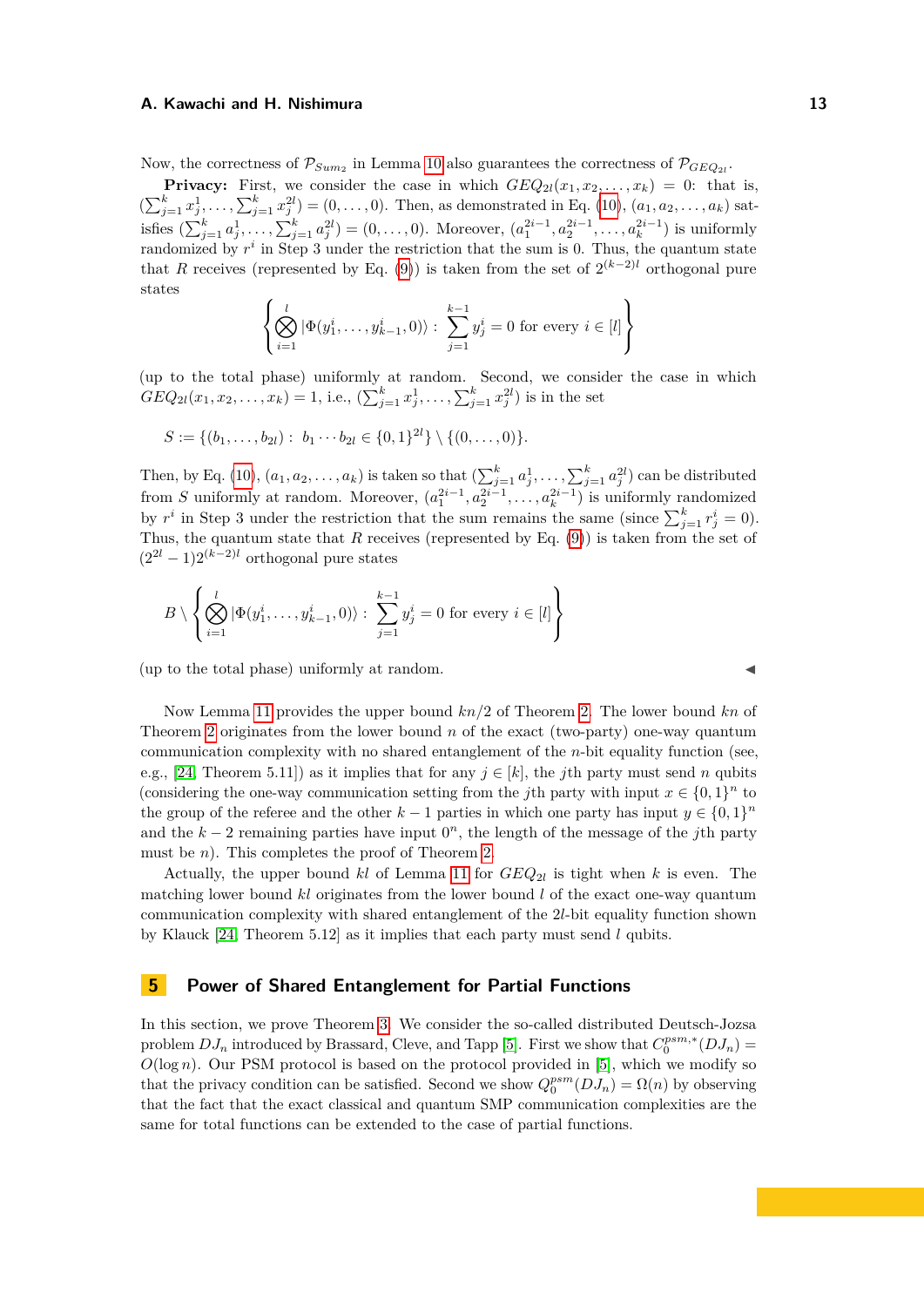Let *n* be any power of 2. The distributed Deutsch-Jozsa problem  $DJ_n: \{0,1\}^n \times \{0,1\}^n \to$  $\{0,1\}$ , introduced in [\[5\]](#page-15-12), is defined as

$$
DJ_n(x,y) = \begin{cases} 1 & \text{if } x = y \\ 0 & \Delta(x,y) = n/2, \end{cases}
$$

<span id="page-13-2"></span>where  $\Delta(x, y)$  denotes the Hamming distance between  $x = x_0x_1 \cdots x_{n-1}$  and  $y = y_0y_1 \cdots y_{n-1}$ .

 $\triangleright$  **Lemma 12.** *There is a PSM protocol with shared entanglement that solves*  $DJ_n$  *with probability* 1*, and the classical communication complexity is* 2 log *n.*

**Proof.** The PSM protocol is as follows.

**Protocol**  $\mathcal{P}_{D,I}$ : Let  $n = 2^m$ .

0.  $P_1$  and  $P_2$  share the entangled state

$$
\frac{1}{\sqrt{n}}\sum_{i\in\{0,1\}^m}|i\rangle_A|i\rangle_B
$$

and the two prearranged random *m*-bit strings  $r \in \{0,1\}^m \setminus \{0^m\}$  and  $r' \in \{0,1\}^m$ .

1. *P*<sub>1</sub> (resp. *P*<sub>2</sub>) adds phase  $(-1)^{x_i}$   $((-1)^{y_i})$  to the *m*-qubit register *A* (*B*) if the content of *A* (*B*) is *i* (where  $i \in \{0,1\}^m$  is identified as the corresponding non-negative integer). The resulting state is

$$
\frac{1}{\sqrt{n}} \sum_{i \in \{0,1\}^m} (-1)^{x_i} |i\rangle_A (-1)^{y_i} |i\rangle_B.
$$

2. *P*<sup>1</sup> and *P*<sup>2</sup> apply the Hadamard gate *H* for each qubit of their registers *A* and *B*, respectively. The resulting state is

<span id="page-13-0"></span>
$$
\frac{1}{n\sqrt{n}} \sum_{i \in \{0,1\}^m} \left( (-1)^{x_i} \sum_{k \in \{0,1\}^m} (-1)^{i \cdot k} |k\rangle_A \right) \left( (-1)^{y_i} \sum_{l \in \{0,1\}^m} (-1)^{i \cdot l} |l\rangle_B \right). \tag{11}
$$

3. *P*<sup>1</sup> and *P*<sup>2</sup> measure *A* and *B* in the computational basis, respectively, and let *K* and L be the resulting bit strings in  $\{0,1\}^m$ .

4. *P*<sub>1</sub> and *P*<sub>2</sub> send classical messages  $m_A$  and  $m_B$  defined as  $p(m_A) = p(r)p(K) + p(r')$ and  $p(m_B) = p(r)p(L) + p(r')$  to *R*, respectively.

5. *R* accepts if  $m_A = m_B$  and rejects otherwise.

<span id="page-13-1"></span>**Correctness:** Note that the amplitude of  $|k\rangle_A|l\rangle_B$  in Eq. [\(11\)](#page-13-0) is

$$
\frac{1}{n^{3/2}} \sum_{i \in \{0,1\}^m} (-1)^{x_i \oplus y_i} (-1)^{i \cdot (k \oplus l)}.
$$
\n(12)

When  $x = y$ , Eq. [\(12\)](#page-13-1) is 0 if  $K \neq L$ . Thus, the event  $K = L$  occurs with probability 1; therefore, *R* always accepts. When  $\Delta(x, y) = n/2$ , Eq. [\(12\)](#page-13-1) is 0 if  $K = L$ . Thus, the event  $K \neq L$  occurs with probability 1; therefore, *R* always rejects.

**Privacy:** Again, by Eq. [\(12\)](#page-13-1), if  $x = y$ , then  $K = L = k$  is obtained with  $1/n$  for each  $k \in \{0,1\}^m$ . Thus, the simulator can simulate the messages by generating the same *m*-bit string chosen uniformly at random as  $P_1$ 's and  $P_2$ 's messages. If  $\Delta(x, y) = n/2$ , the element  $p(K) - p(L)$  in  $\mathbb{F}_{2^m}$  is nonzero; thus, the difference between  $p(r)p(K) + p(r')$  and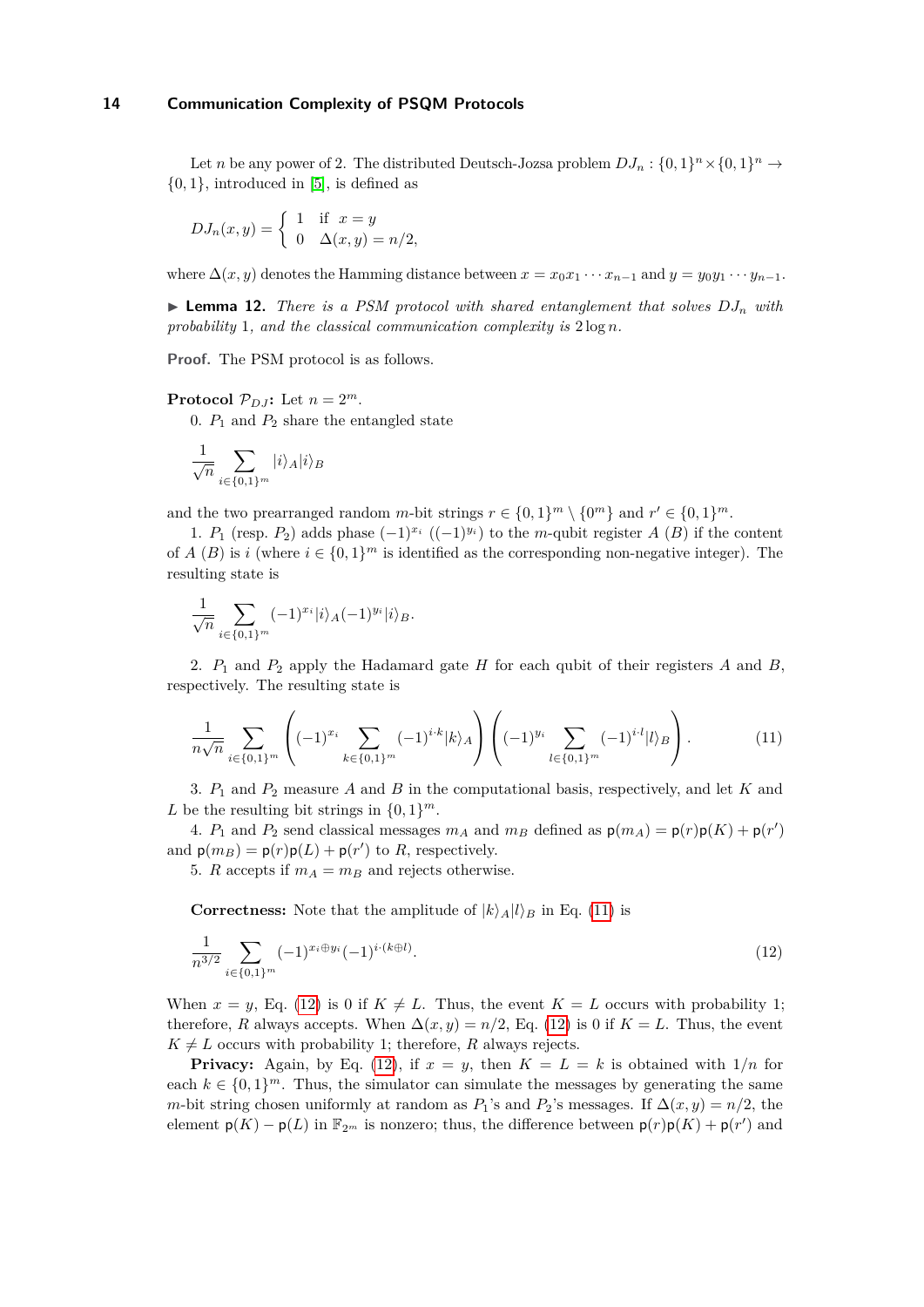$p(r)p(L) + p(r')$  is distributed uniformly at random in  $\mathbb{F}_{2^m}^*$ . Moreover,  $p(K)$  (and  $p(L)$ ) is distributed uniformly at random in  $\mathbb{F}_{2^m}$  by multiplying  $p(r)$  and adding  $p(r')$ . Thus, the simulator can simulate the messages by choosing two different *m*-bit non-zero strings uniformly at random as  $P_1$ 's and  $P_2$ 's messages.

Using the result in [\[7\]](#page-15-0) that  $DJ_n$  has the exact classical communication complexity  $\Omega(n)$ (even in the two-way communication model), we can show that  $DJ_n$  provides the following exponential separation between exact PSMs with shared entanglement and exact PSQMs without shared entanglement. (Note that Theorem [13](#page-14-0) implies Theorem [3,](#page-2-2) namely, an exponential gap between  $Q_0^{psm,*}(DJ_n)$  and  $Q_0^{psm}(DJ_n)$ , as well as between  $C_0^{psm,*}(DJ_n)$ and  $C_0^{psm}(DJ_n)$ .)

<span id="page-14-0"></span>▶ **Theorem 13.**  $C_0^{psm,*}(DJ_n) = O(\log n)$  and  $Q_0^{psm}(DJ_n) = \Omega(n)$ .

**Proof.** The upper bound  $C_0^{psm,*}(DJ_n) = O(\log n)$  is shown by Lemma [12.](#page-13-2)

The lower bound comes from the fact that both the exact quantum and classical SMP communication complexities of a total function  $f$  over  $X \times Y$  are equal to the sum of the number of the different row vectors of the communication matrix of  $f$ ,  $M_f$ , and the number of the different column vectors of  $M_f$  (this fact can be found in [\[30,](#page-16-18) p.142]). The proof idea is that any two (classical or quantum) messages  $m_x$  and  $m_{x'}$  corresponding to different row vectors indexed with input  $x$  and  $x'$  must be perfectly distinguished since there is some column input *y* such that  $M_f(x, y) \neq M_f(x', y)$  (and a similar argument holds for different column vectors), and choosing different messages for such different row vectors or column vectors is sufficient for the referee to compute *f* exactly. This proof idea also holds for a partial function by replacing the number of the different row (resp. column) vectors by the size of the maximum clique of the graph  $G_1(M_f) = (X, E_{1,f})$  (resp.  $G_2(M_f) = (Y, E_{2,f})$ ) defined as follows: two rows *x* and *x'* (resp. columns *y* and *y'*) have an edge in  $E_{1,f}$  (resp.  $E_{2,f}$ ) if and only if there is a column *y* (resp. row *x*) such that  $(x, y)$  and  $(x', y)$  (resp.  $(x, y)$  and  $(x, y')$ ) are in the domain of the partial function *f* and  $M_f(x, y) \neq M_f(x', y)$  (resp.  $M_f(x, y) \neq M_f(x, y')$ ).

The above observation implies that the exact quantum and classical SMP communication complexities of the partial function  $DJ_n$  are the same. By the result in [\[7\]](#page-15-0),  $DJ_n$  has the exact classical communication complexity  $\Omega(n)$ . This concludes the desired lower bound  $Q_0^{psm}(DJ_n) = \Omega(n).$ 

Theorem [13](#page-14-0) provides an exponential gap between PSMs with shared entanglement and PSQMs without shared entanglement for partial functions; however, it is obtained only in the exact setting, and we do not know whether this exponential gap can be obtained in the bounded-error setting for partial or total functions. However, we can observe that there is a relational problem that has an exponential gap between PSMs with shared entanglement and PSQMs without shared entanglement in the bounded-error setting from the result by Gavinsky et al. [\[18\]](#page-16-5). They demonstrated that the problem has an exponentially smaller communication complexity of a classical SMP protocol with shared entanglement than the communication complexity of quantum SMP protocols only with shared randomness, while it is easy to see that their protocol is in fact a PSQM.

# **6 Conclusion**

This paper introduced a quantum analogue of the well-studied PSM model which was called the PSQM model, and provided several initial results in the exact setting. Here we list a number of open problems.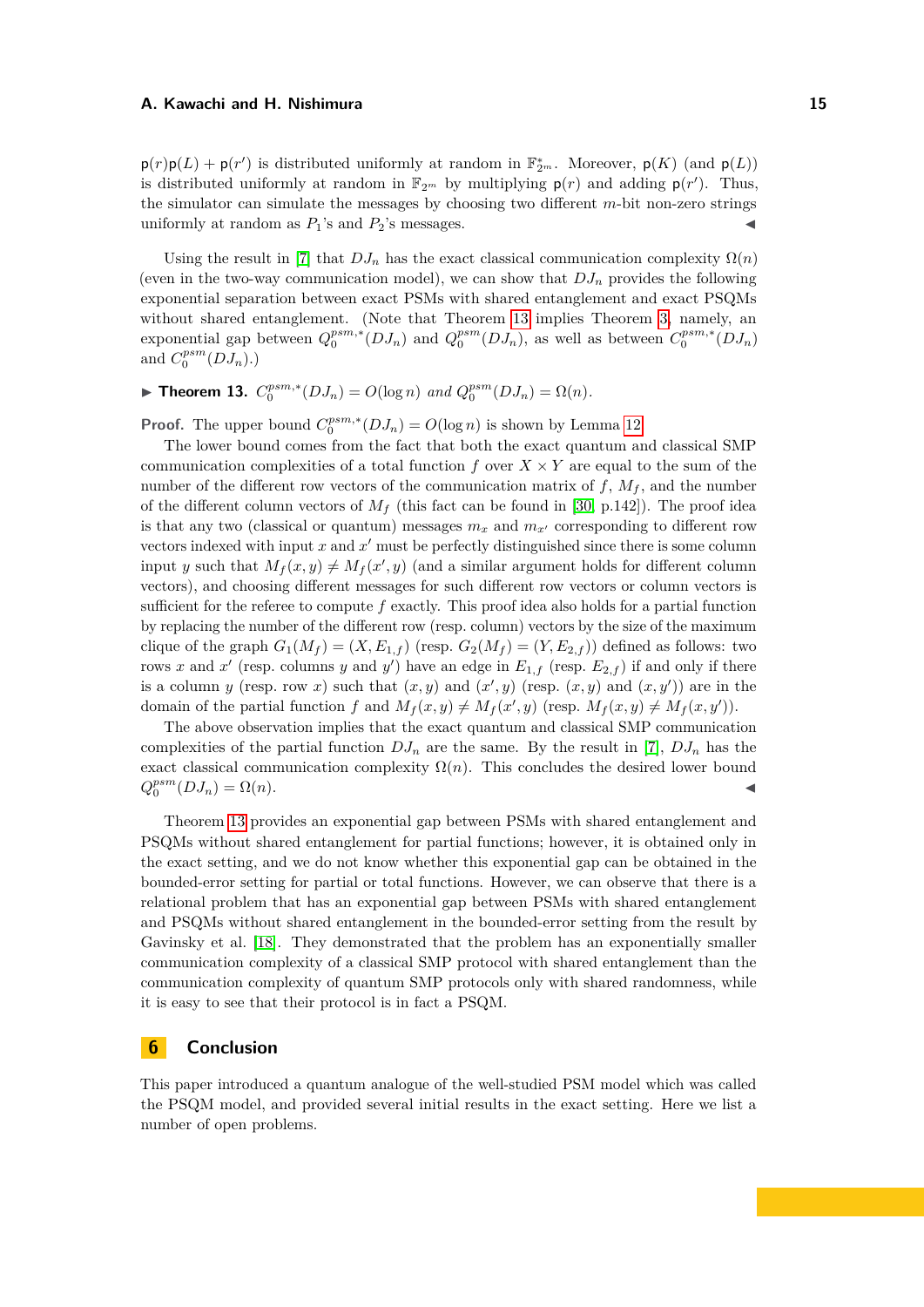- $\blacksquare$  Can the lower bound of Theorem [1](#page-2-0) be extended to the bounded-error setting or to the shared entanglement case?
- Can any non-trivial communication complexity gap between the PSM model and the PSQM model for some function in the bounded-error setting? How about any non-trivial communication complexity gap between the PSQM model with shared entanglement and the PSQM model without it in the bounded-error setting?
- The PSQM model in this paper was defined only for perfect privacy. What results are obtained for imperfect privacy? To extend the lower bound of Theorem [1](#page-2-0) to imperfect privacy, a quantumly tailored modification of [\[1,](#page-15-6) Section 5] might be worth considering, while it seems much more complicated than the proof of Theorem [1.](#page-2-0)

## **References**

- <span id="page-15-6"></span>**1** Benny Applebaum, Thomas Holenstein, Manoj Mishra, and Ofer Shayevitz. The communication complexity of private simultaneous messages, revisited. *[Journal of Cryptology](https://doi.org/10.1007/s00145-019-09334-y)* **33**(3), 916–953 (2020).
- <span id="page-15-5"></span>**2** Amos Beimel, Eyal Kushilevitz, and Pnina Nissim. The complexity of multiparty PSM protocols and related models. [Proceedings of 37th Annual International Conference on the Theory and](https://doi.org/10.1007/978-3-319-78375-8_10) [Applications of Cryptographic Techniques \(EUROCRYPT 2018\), Part II, 287–318](https://doi.org/10.1007/978-3-319-78375-8_10) (2018).
- <span id="page-15-10"></span>**3** Marshall Ball, Justin Holmgren, Yuval Ishai, Tianren Liu and Tal Malkin. On the complexity of decomposable randomized encodings, or: how friendly can a garbling-friendly PRF be? [Proceedings of the 11th Innovations in Theoretical Computer Science Conference \(ITCS 2020\),](https://doi.org/10.4230/LIPIcs.ITCS.2020.86) [86:1–86:22](https://doi.org/10.4230/LIPIcs.ITCS.2020.86) (2020).
- <span id="page-15-7"></span>**4** Ziv Bar-Yossef, T. S. Jayram, and Iordanis Kerenidis. Exponential separation of quantum and classical one-way communication complexity. *[SIAM Journal on Computing](https://doi.org/10.1137/060651835)* **38**(1), 366–384 (2008).
- <span id="page-15-12"></span>**5** Gilles Brassard, Richard Cleve, and Alain Tapp. Cost of exactly simulating quantum entanglement with classical communication. *[Physical Review Letters](https://journals.aps.org/prl/abstract/10.1103/PhysRevLett.83.1874)* **83**, 1874–1877 (1999).
- <span id="page-15-11"></span>**6** Zvika Brakerski and Henry Yuen. Quantum garbled circuits. [arXiv:2006.01085](https://arxiv.org/abs/2006.01085) (2020).
- <span id="page-15-0"></span>**7** Harry Buhrman, Richard Cleve, and Avi Wigderson. Quantum vs. classical communication and computation. [Proceedings of the 30th Annual ACM Symposium on Theory of Computing](https://doi.org/10.1145/276698.276713) [\(STOC 1998\), 63–68](https://doi.org/10.1145/276698.276713) (1998).
- <span id="page-15-1"></span>**8** Harry Buhrman, Richard Cleve, John Watrous, and Ronald de Wolf. Quantum fingerprinting. *[Physical Review Letters](https://journals.aps.org/prl/abstract/10.1103/PhysRevLett.87.167902)* **87**, 167902 (2001).
- <span id="page-15-4"></span>**9** Amos Beimel, Yuval Ishai, Ranjit Kumaresan, and Eyal Kushilevitz. On the cryptographic complexity of the worst functions. [Proceedings of the 11th IACR Theory of Cryptography](https://doi.org/10.1007/978-3-642-54242-8_14) [Conference \(TCC 2014\), 317–342](https://doi.org/10.1007/978-3-642-54242-8_14) (2014).
- <span id="page-15-8"></span>**10** Claude Crépeau, Daniel Gottesman, and Adam Smith. Secure multi-party quantum computation. [Proceedings of the 34th Annual Symposium on Theory of Computing \(STOC 2002\),](https://doi.org/10.1145/509907.510000) [643–652](https://doi.org/10.1145/509907.510000) (2002).
- <span id="page-15-9"></span>**11** Yfke Dulek, Alex B. Grilo, Stacey Jeffery, Christian Majenz, and Christian Schaffner. Secure multi-party quantum computation with a dishonest majority. [Proceedings of the 39th An](https://doi.org/10.1007/978-3-030-45727-3_25)[nual International Conference on the Theory and Applications of Cryptographic Techniques](https://doi.org/10.1007/978-3-030-45727-3_25) [\(EUROCRYPT 2020\) Part III, 729–758](https://doi.org/10.1007/978-3-030-45727-3_25) (2020).
- <span id="page-15-3"></span>**12** Ivan Damgård, Kasper Green Larsen, and Jesper Buus Nielsen. Communication lower bounds for statistically secure MPC, with or without preprocessing. [Proceedings of the 39th Annual](https://doi.org/10.1007/978-3-030-26951-7_3) [International Cryptology Conference \(CRYPTO 2019\) Part II, 61–84](https://doi.org/10.1007/978-3-030-26951-7_3) (2019).
- <span id="page-15-2"></span>**13** Deepesh Data, Vinod M. Prabhakaran, and Manoj Prabhakaran. Communication and randomness lower bounds for secure computation. [IEEE Transactions on Information Theory](https://doi.org/10.1109/TIT.2016.2568207) **62**[\(7\), 3901–3929](https://doi.org/10.1109/TIT.2016.2568207) (2016).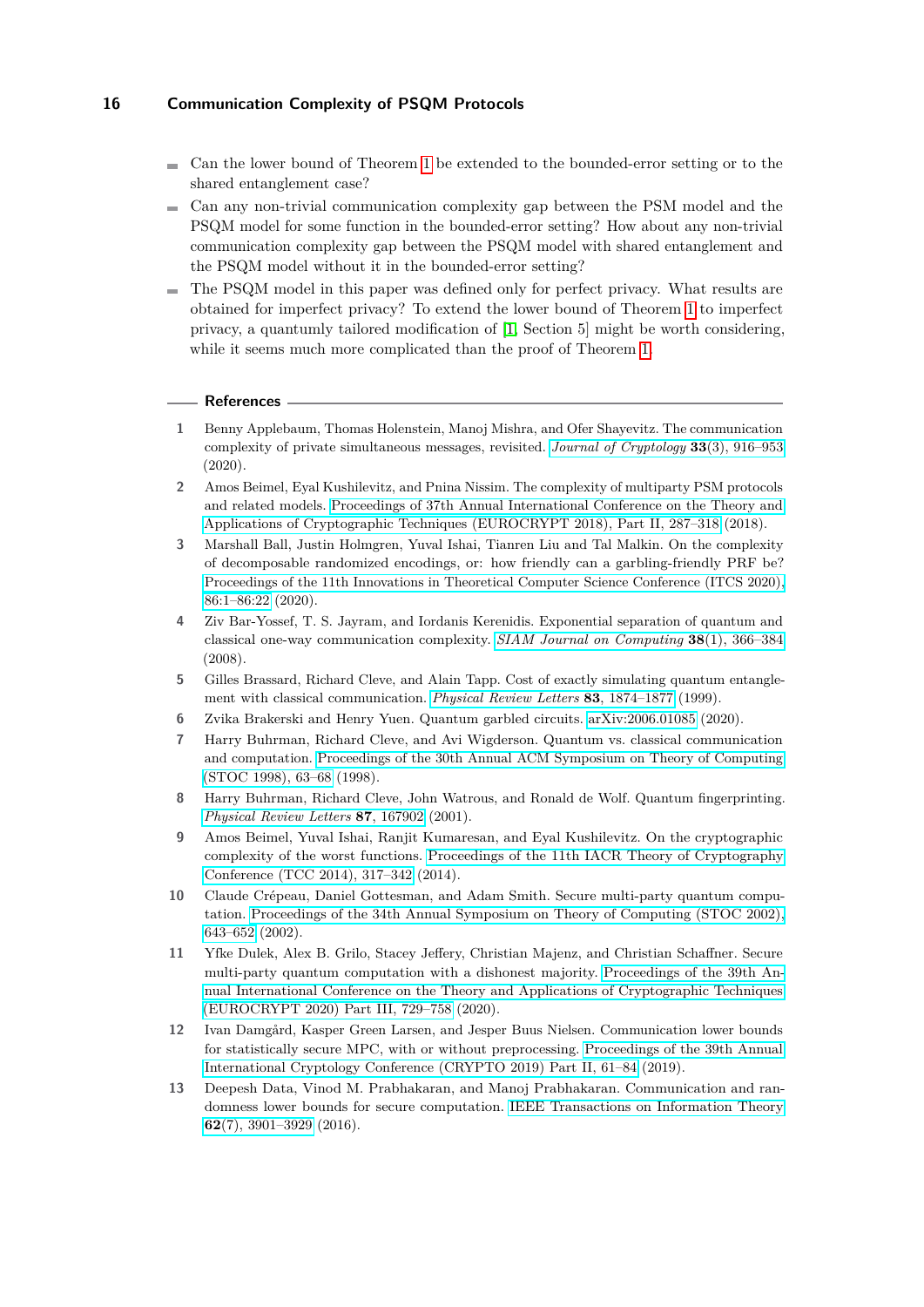- <span id="page-16-3"></span>**14** Uriel Feige, Joe Kilian, and Moni Naor. A minimal model for secure computation (extended abstract). [Proceedings of the 26th Annual ACM Symposium on Theory of Computing \(STOC](https://doi.org/10.1145/195058.195408) [1994\), 554–563](https://doi.org/10.1145/195058.195408) (1994).
- <span id="page-16-7"></span>**15** Dmitry Gavinsky. Quantum versus classical simultaneity in communication complexity. *[IEEE](https://doi.org/10.1109/TIT.2019.2918453) [Transactions on Information Theory](https://doi.org/10.1109/TIT.2019.2918453)* **65**(10), 6466–6483 (2019).
- <span id="page-16-6"></span>**16** Dmitry Gavinsky. Bare quantum simultaneity versus classical interactivity in communication complexity. [Proceedings of the 52nd Annual ACM Symposium on Theory of Computing](https://doi.org/10.1145/3357713.3384243) [\(STOC 2020\), 401–411](https://doi.org/10.1145/3357713.3384243) (2020).
- <span id="page-16-12"></span>**17** Dmitry Gavinsky and Tsuyoshi Ito. Quantum fingerprints that keep secrets. *[Quantum Inform](http://www.rintonpress.com/xxqic13/qic-13-78/0583-0606.pdf)[ation and Computation](http://www.rintonpress.com/xxqic13/qic-13-78/0583-0606.pdf)* **13**(7-8), 583–606 (2013).
- <span id="page-16-5"></span>**18** Dmitry Gavinsky, Julia Kempe, Oded Regev, and Ronald de Wolf. Bounded-error quantum state identification and exponential separations in communication complexity. *[SIAM Journal](https://doi.org/10.1137/060665798) [on Computing](https://doi.org/10.1137/060665798)* **39**(1), 1–24 (2009).
- <span id="page-16-14"></span>**19** Masahito Hayashi, Satoshi Ishizuka, Akinori Kawachi, Gen Kimura, and Tomohiro Ogawa. *[Introduction to Quantum Information Science](https://www.springer.com/gp/book/9783662435014)*, Springer (2015).
- <span id="page-16-8"></span>**20** Rolf T. Horn, A. J. Scott, Jonathan Walgate, Richard Cleve, A. I. Lvovsky, and Barry C. Sanders. Classical and quantum fingerprinting with shared randomness and one-sided error. *[Quantum Information and Computation](http://www.rintonpress.com/xqic5/qic-5-3/258-271.pdf)* **5**(3), 258–271 (2005).
- <span id="page-16-4"></span>**21** Yuval Ishai and Eyal Kushilevitz. Private simultaneous messages protocol with applications. [Proceedings of the 5th Israel Symposium on Theory of Computing and Systems \(ISTCS 1997\),](https://doi.org/10.1109/ISTCS.1997.595170) [174–183](https://doi.org/10.1109/ISTCS.1997.595170) (1997).
- <span id="page-16-9"></span>**22** Roy Kasher and Julia Kempe. Two-source extractors secure against quantum adversaries. *[Theory of Computing](https://doi.org/10.4086/toc.2012.v008a021)* **8**(1), 461–486 (2012).
- <span id="page-16-11"></span>**23** Hartmut Klauck. Quantum and approximate privacy. *[Theory of Computing Systems](https://doi.org/10.1007/s00224-003-1113-7)* **37**(1), [221–246](https://doi.org/10.1007/s00224-003-1113-7) (2004).
- <span id="page-16-17"></span>**24** Hartmut Klauck. One-way communication complexity and the Nečiporuk lower bound on formula size. *[SIAM Journal on Computing](https://doi.org/10.1137/S009753970140004X)* **37**(2), 552–583 (2007).
- <span id="page-16-1"></span>**25** Eyal Kushilevitz and Noam Nisan. *Communication Complexity*[, Cambridge University Press](https://www.cambridge.org/core/books/communication-complexity/427E022FCBAC3FB5CEE4D39008D1E118) (1997).
- <span id="page-16-15"></span>**26** Michael A. Nielsen and Isaac L. Chuang, *Quantum Computation and Quantum Information*, Cambridge University Press (2000).
- <span id="page-16-13"></span>**27** Tomoyuki Morimae. Quantum randomized encoding, verification of quantum computing, no-cloning, and blind quantum computing. [arXiv:2011.03141](https://arxiv.org/abs/2011.03141) (2020).
- <span id="page-16-2"></span>**28** Ran Raz. Exponential separation of quantum and classical communication complexity. [Pro](https://doi.org/10.1145/301250.301343)[ceedings of the 31st Annual ACM Symposium on Theory of Computing \(STOC 1999\), 358–367](https://doi.org/10.1145/301250.301343) (1999).
- <span id="page-16-10"></span>**29** Dominique Unruh. Universally composable quantum multi-party computation. [Proceedings](https://doi.org/10.1007/978-3-642-13190-5_25) [of 29th Annual International Conference on the Theory and Applications of Cryptographic](https://doi.org/10.1007/978-3-642-13190-5_25) [Techniques \(EUROCRYPT 2010\), 486–505](https://doi.org/10.1007/978-3-642-13190-5_25) (2010).
- <span id="page-16-18"></span>**30** Ronald de Wolf. *[Quantum Computing and Communication Complexity](https://dare.uva.nl/search?identifier=480e76ad-11b7-4226-9c54-6b39c51e6f37)*, University of Amster[dam](https://dare.uva.nl/search?identifier=480e76ad-11b7-4226-9c54-6b39c51e6f37) (2001).
- <span id="page-16-0"></span>**31** Andrew Chi-Chih Yao. Some complexity questions related to distributive computing (preliminary report). [Proceedings of the 11th Annual ACM Symposium on Theory of Computing](https://doi.org/10.1145/800135.804414) [\(STOC 1979\), 209–213](https://doi.org/10.1145/800135.804414) (1979).

# <span id="page-16-16"></span>**A Proofs of Claim [7,](#page-6-0) Claim [8,](#page-7-3) and Lemma [9](#page-7-0)**

In this appendix, we give the detailed proofs of the technical claims and lemma used in the proof of Lemma [5.](#page-5-0)

**Proof of Claim [7.](#page-6-0)** For any two quantum states  $\rho$ ,  $\sigma$ , the condition  $\rho\sigma = 0$  is necessary (and sufficient) for perfect discrimination of the two states (see, e.g., Proposition 5.13 in [\[19\]](#page-16-14)). Since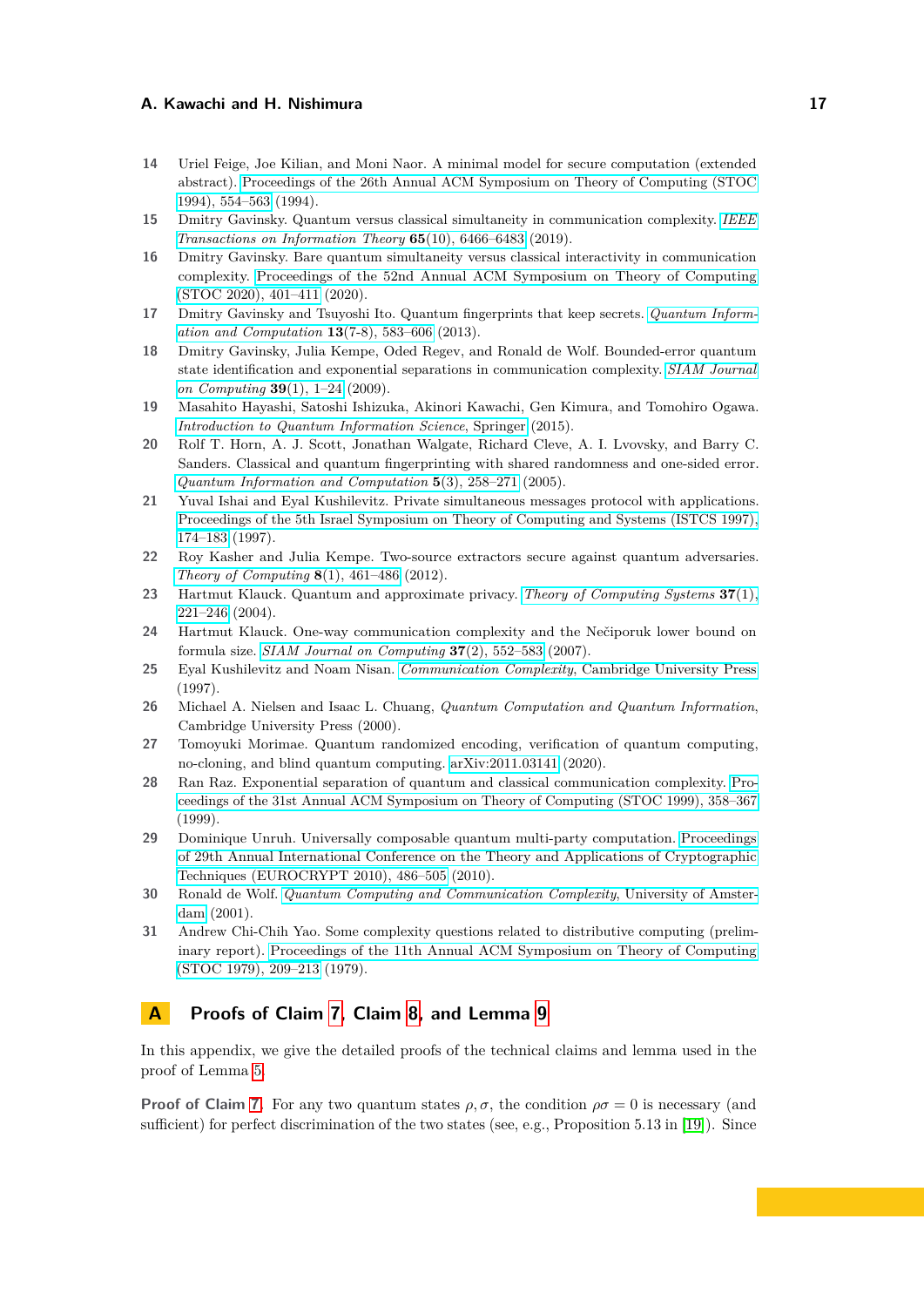the referee *R* perfectly discriminates  $\rho(x_1, x_2)$  and  $\rho(x'_1, x'_2)$  for which  $F_n(x_1, x_2) \neq F_n(x'_1, x'_2)$ from the correctness, it must hold that  $\rho(x_1, x_2)\rho(x_1', x_2') = 0$ . Then, we have

$$
\text{tr}\sum_{(x_1,x_2)\neq (x_1',x_2')}\mu(x_1,x_2)\rho(x_1,x_2)\mu(x_1',x_2')\rho(x_1',x_2')\\=\sum_y\text{tr}\sum_{\substack{(x_1,x_2)\neq (x_1',x_2')\\F_n(x_1,x_2)=F_n(x_1',x_2')=y}}\mu(x_1,x_2)\rho(x_1,x_2)\mu(x_1',x_2')\rho(x_1',x_2').
$$

From the privacy, there exists a quantum state  $\rho_y$  for each *y* such that  $\rho_y = \rho(x_1, x_2)$  for every  $(x_1, x_2)$  for which  $F_n(x_1, x_2) = y$ . Therefore,

$$
\sum_{y} \text{tr} \sum_{\substack{(x_1,x_2)\neq (x_1',x_2')\\F_n(x_1,x_2)=F_n(x_1',x_2')=y}} \mu(x_1,x_2)\mu(x_1',x_2')\mu(x_1',x_2')\mu(x_1',x_2')
$$
\n
$$
= \sum_{y} \text{tr}\rho_y^2 \sum_{\substack{(x_1,x_2)\neq (x_1',x_2')=y\\F_n(x_1,x_2)=F_n(x_1',x_2')=y}} \mu(x_1,x_2)\mu(x_1',x_2')
$$
\n
$$
= \sum_{y} \frac{\sum_{\substack{(x_1,x_2)\neq (x_1',x_2')=y\\F_n(x_1,x_2)=F_n(x_1',x_2')=y}} \mu(x_1,x_2)\mu(x_1',x_2')}
$$
\n
$$
= \sum_{y} \frac{F_n(x_1,x_2)=F_n(x_1',x_2')=y}{\sum_{F_n(x_1,x_2)=F_n(x_1',x_2')=y}} \mu(x_1,x_2)\mu(x_1',x_2')\mu(x_1',x_2')=F_n(x_1',x_2')=y
$$
\n
$$
= \sum_{y} \text{Pr}\left[\left(X_1,X_2\right)\neq \left(X_1',X_2'\right)|F_n(X_1,X_2)=F_n(X_1',X_2')=y\right] \text{tr}\rho_y^2
$$
\n
$$
\times \sum_{\substack{F_n(x_1,x_2)=F_n(x_1',x_2')=y\\F_n(x_1,x_2)=F_n(x_1',x_2')=y}} \mu(x_1,x_2)\mu(x_1',x_2')
$$
\n
$$
= \beta(\mu)\text{tr} \sum_{x_1,x_2,x_1',x_2'} \mu(x_1,x_2)\rho(x_1,x_2)\mu(x_1',x_2')\rho(x_1',x_2').
$$

| ×  |
|----|
| M  |
| M. |

**Proof of Claim [8.](#page-7-3)** From the privacy, there exists  $\rho_y$  such that  $\rho_y = \rho(x_1, x_2)$  for every  $y \in \{0,1\}$  and every  $(x_1, x_2)$  for which  $F_n(x_1, x_2) = y$ . From the correctness and the necessary condition of the perfect quantum state discrimination,  $\rho_0 \rho_1 = 0$  must hold. From the spectral decomposition we have  $\rho_y = \sum_i \lambda_{y,i} |\phi_{y,i}\rangle \langle \phi_{y,i}|$  for some orthonormal basis  $\{\ket{\phi_{y,i}}\}_i$  ( $\lambda_{y,i} > 0$ ). Then, we have  $\langle \phi_{0,i} | \phi_{1,j} \rangle = 0$  for every *i, j* since  $\rho_0 \rho_1 = 0$ . Therefore, we can assume  $R_0 = \sum_i |\phi_{0,i}\rangle \langle \phi_{0,i}|$  and  $R_1 = I - R_0$  without loss of generality. This  $R = \{R_y\}_{y \in \{0,1\}}$  is a PVM.

**Proof of Lemma [9.](#page-7-0)** We demonstrate that  $|\langle \psi_1(z; r') | \psi_1(z'; r') \rangle|^2 = 0$  for every distinct *z*, *z'* and every *r* ′ . Assuming this, we can decompose

$$
|\psi_1(x_1;r)\rangle = \sum_{z'} \alpha_{z'} |\psi_1(z';r')\rangle + \alpha^{\perp} |\psi_1^{\perp}\rangle
$$

with orthonormal vectors  $\{|\psi_1(z';r')\rangle\}_z$  ∪  $\{|\psi_1^{\perp}\rangle\}$  for some coefficients  $\alpha_{z'}$  and  $\alpha^{\perp}$ . Then, it